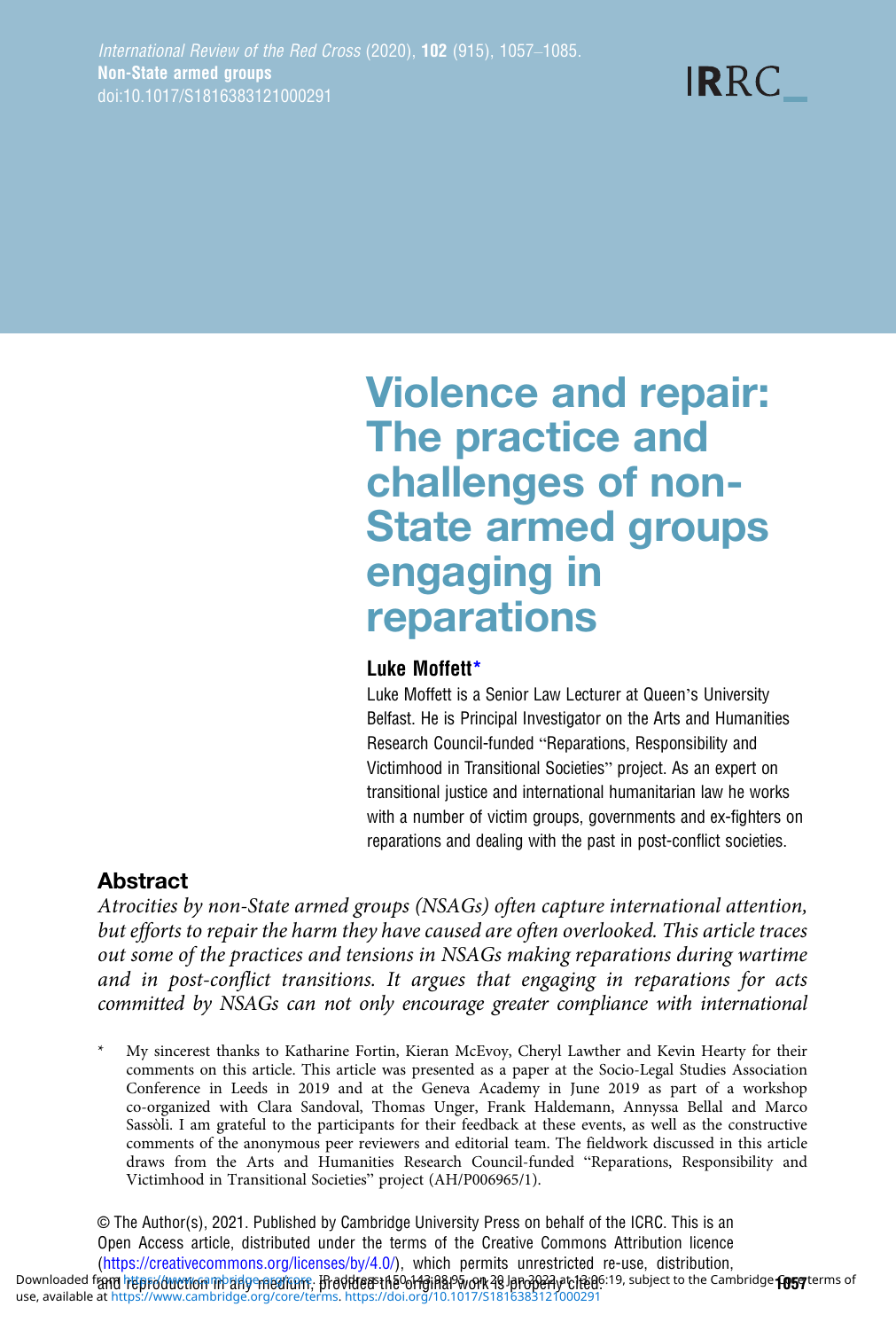humanitarian law but also build support amongst civilian populations during armed conflict and facilitate ex-fighter reintegration at the end of hostilities. Drawing from interviews with a number of armed groups, the article also suggests that engaging with the armed group's organization rather than just individuals themselves can be an effective way to collectively mobilize a group's motivation and capacity to deliver on reparations, including recovery of disappeared persons, restitution of property and apologies. As such, this article seeks to contribute to a deeper understanding of reparation practices by NSAGs in order to see how reparations can be mediated and a hierarchy of reparation obligations developed.

Keywords: non-State armed groups, reparations, rebel governance, transitional justice.

r r r r r r r

Under international law, it is well recognized that non-State armed groups (NSAGs) have international humanitarian law (IHL) obligations when they are parties to armed conflict. The question of whether they also have human rights obligations has received increasing attention.<sup>1</sup> Despite this, recognition of their obligations of cessation and remedy have received less consideration and remain debateable. There have been claims that reparations<sup>2</sup> by NSAGs are a non-starter, in that there are "virtually no instances" of them,<sup>3</sup> victims are unable to claim them,<sup>4</sup> or it is unnecessary to seek redress from the perpetrators.<sup>5</sup>

Despite this, NSAGs do make reparations during wartime and in postconflict societies. Overlooking this practice disregards the purpose of reparations as a form of justice and a political project, which acknowledges and alleviates as far as possible victims' harm by a responsible actor and can allow the reestablishment of social and moral relations between individuals and institutions.<sup>6</sup> Neglecting reparations by NSAGs could prevent their victims from accessing an effective remedy, such as the location of the remains of the disappeared.<sup>7</sup>

- 1 See Tilman Rodenhäuser, Organizing Rebellion: Non-State Armed Groups under International Humanitarian Law, Human Rights Law, and International Criminal Law, Oxford University Press, Oxford, 2018, pp. 154–157; Ben Saul, "Enhancing Civilian Protection by Engaging Non-State Armed Groups under International Humanitarian Law", Journal of Conflict & Security Law, Vol. 22, No. 1, 2017, p. 41.
- 2 Reparations refer to measures made by armed groups to make good on a wrong committed by them or some form of suffering for which they are responsible.
- 3 Emanuela-Chiara Gillard, "Reparation for Violations of International Humanitarian Law", International Review of the Red Cross, Vol. 85, No. 851, 2003, p. 534.
- 4 Cecily Rose, "An Emerging Norm: The Duty of States to Provide Reparations for Human Rights Violations by Non-State Actors", Hastings International and Comparative Law Review, Vol. 33, No. 2, 2010, p. 309.
- 5 Maria José Guembe and Helena Olea, "No Justice, No Peace: Discussion of a Legal Framework regarding the Demobilization of Non-State Armed Groups in Colombia", in Naomu Roht-Arriaza and Javier Mariezcurrena (eds), Transitional Justice in the Twenty-first Century, Cambridge University Press, Cambridge, 2006, p. 136.
- 6 See Pablo de Greiff, "Justice and Reparations", in P. de Greiff (ed.), Handbook of Reparations, Oxford University Press, Oxford, 2006.
- 7 Ron Dudai, "Closing the Gap: Symbolic Reparations and Armed Groups", International Review of the Red Cross, Vol. 93, No. 883, 2011, p. 785.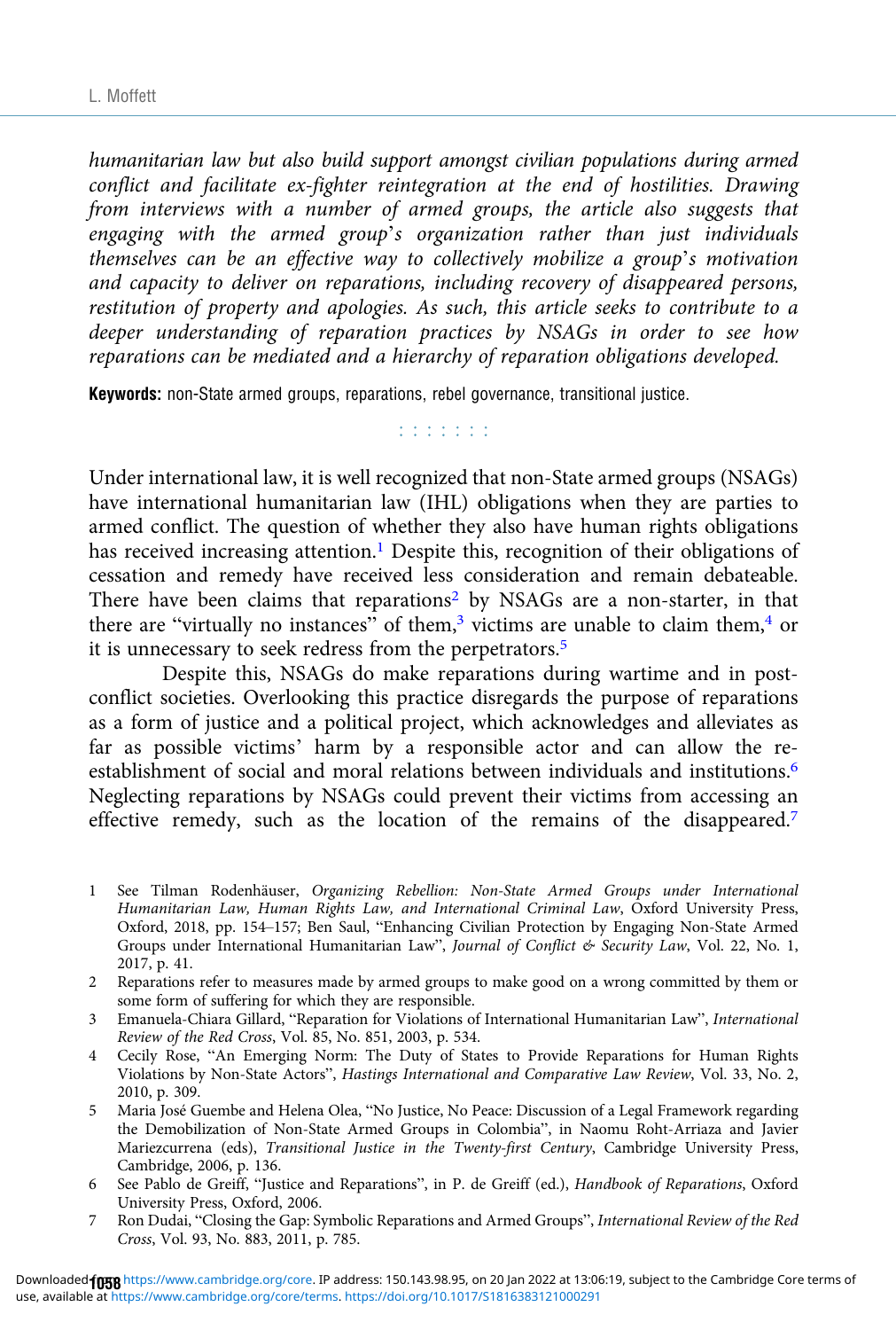Accordingly, reparations not only benefit victims, but this article argues that they can also be beneficial to NSAGs in managing their relations with civilians during conflict, their political constituencies and their reintegration at the end of hostilities.<sup>8</sup> Reparations can help NSAGs to improve their image and recalibrate their wrongdoings as not simply sources of shame and humiliation, but as an opportunity to make amends.

Importantly, NSAGs making reparations for their violations and acknowledging their wrongdoing could be a pragmatic way for them to enhance their respect for and internalization of humanitarian norms.<sup>9</sup> Approaching the issue from a practice perspective, seeing through the eyes of armed groups and drawing from their ideology, world view or customs may be conducive to improving their ownership of and buy-in to humanitarian law.10 Ignoring NSAG compliance with humanitarian law through focusing only on States risks the legitimacy of humanitarian law mechanisms by making them appear to be Statebiased.11 This article positions the discussion of reparations within the increasing literature on civilians' agency and their relationship with armed groups during conflict, rebel governance and transitional justice.

Despite the growing attention to NSAGs, there has been little analysis aimed at developing a theoretical or pragmatic approach to link their legal responsibility under IHL, or arguably under human rights law, with secondary rules of reparations.12 Indeed, there has been "no concentrated effort to develop either a normative doctrine or practical modalities to enable armed groups to provide measures of reparations to their victims".<sup>13</sup> This article provides some content to fill these gaps, not just in abstract terms, but by examining their practice in making reparations during and post-conflict. It will draw from interviews with sixteen NSAGs from nine countries,<sup>14</sup> the broader academic literature, and primary materials including codes of conduct, internal policies and communiqués.

The article begins by briefly outlining the possible legal basis of obligations of NSAGs to make reparations under IHL and human rights law. It finds that there are limitations in speaking of secondary obligations for NSAGs to make reparations despite being responsible for violations. As a result, it suggests that there could be a

- 9 B. Saul, above note 1, p. 64.
- 10 Katharine Fortin, "Armed Groups and Procedural Accountability: A Roadmap for Further Thought", Yearbook of International Humanitarian Law, Vol. 19, 2016, p. 158.
- 11 Pascal Bongard and Jonathan Somer, "Monitoring Armed Non-State Actor Compliance with Humanitarian Norms: A Look at International Mechanisms and the Geneva Call Deed of Commitment", International Review of the Red Cross, Vol. 93, No. 883, 2011, p. 675.
- 12 See Laura Íñigo Álvarez, Towards a Regime of Responsibility of Armed Groups in International Law, Intersentia, Cambridge, 2020.
- 13 Ron Dudai and Kieran McEvoy, "Thinking Critically about Armed Groups and Human Rights Praxis", Journal of Human Rights Practice, Vol. 4, No. 1, 2012, p. 18.
- 14 Interviewees came from Nepal, Ethiopia, Peru, Colombia, Lebanon, Guatemala, Uganda, Northern Ireland and South Sudan, and included foot soldiers and senior commanders involved in peace negotiations, men and women, and indigenous and former child soldiers.

<sup>8</sup> NSAGs may make amends to enemy fighters, especially at the end of hostilities, but this may be difficult, as it requires them to acknowledge their responsibility and the victimhood of their enemy. See "Colombian Ex-Farc Rebels 'Ashamed' of Kidnappings", BBC News, 15 September 2020, available at: [www.bbc.co.uk/](https://www.bbc.co.uk/news/world-latin-america-54160284) [news/world-latin-america-54160284](https://www.bbc.co.uk/news/world-latin-america-54160284) (all internet references were accessed in July 2021).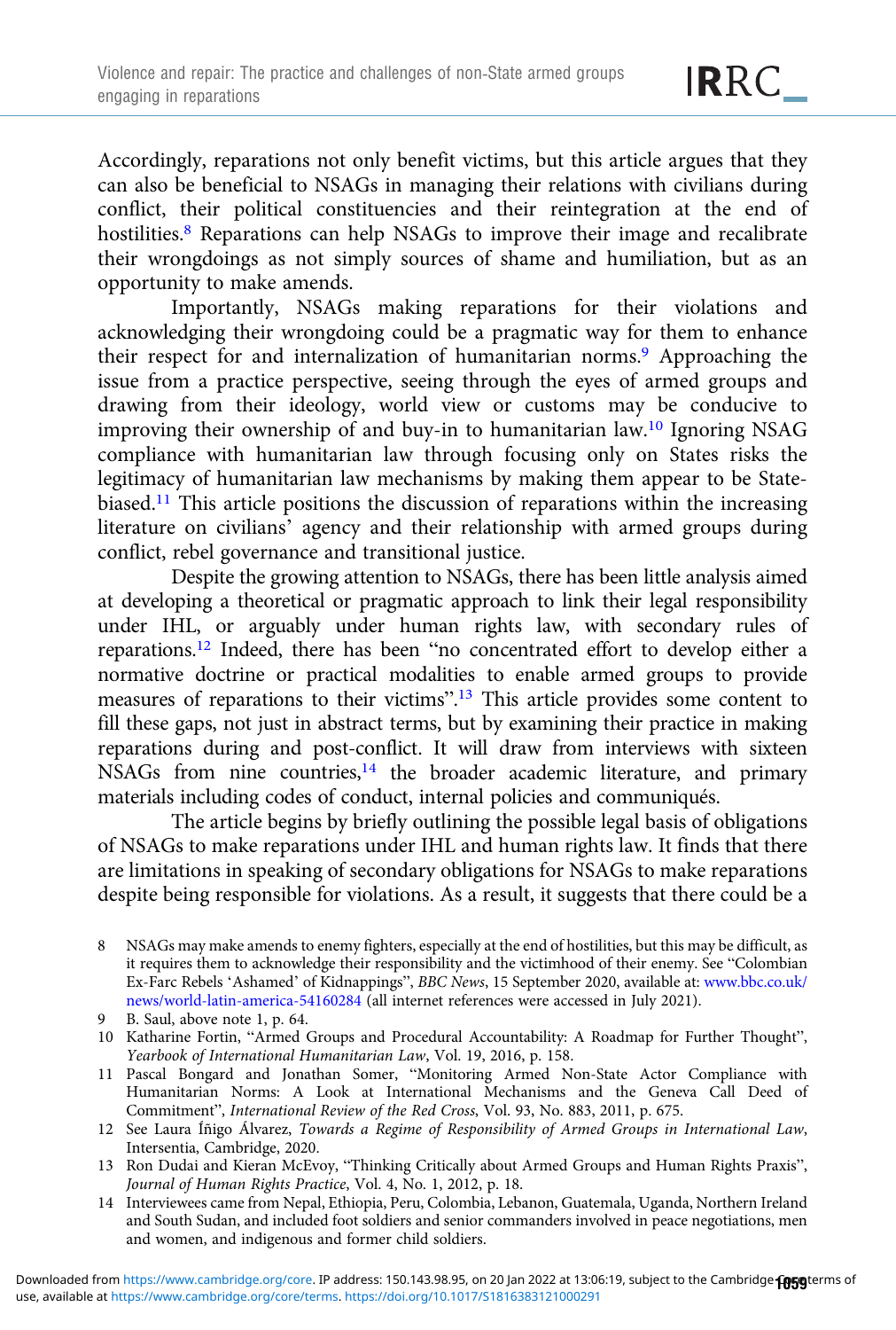hierarchy of reparations based on the capacity of the group and to see such measures as a mediated solution rather than just a legal obligation. The article then explores the literature around violence and restraint, which provides a more complex picture of relationships between NSAGs and civilians during conflict. The second section discusses the incentives of NSAGs to make reparations during conflict on ideological grounds, for the purposes of maintaining or improving governance, or to restore the image of the group. This discussion also recognizes that there are a number of challenges, risks and costs in practice. The third section critically reflects on the practice of NSAGs making reparations in post-conflict societies, where hostilities have ended and where there may be more political space to speak of reparations. The article concludes by discussing how to move forward on reparations by armed groups and to build ownership of NSAGs in making amends for violence.

#### Reparations, non-State armed groups and international law

Legal analysis on NSAGs and reparations has concentrated on such actors' responsibility and obligations under international law.15 A detailed examination of the law and NSAGs is beyond the scope of this article.16 Instead, the article intends to take a different perspective by drawing on interviews with NSAGs in order to make a unique contribution to their role on reparations. This bottom-up perspective contrasts with the international law position, which remains reluctant to bestow legitimacy on such groups due to the risks of justifying their violence or undermining the authority of the State; this approach prevents their inclusion into the international legal order.<sup>17</sup> Yet non-international armed conflicts have been the main form of armed conflict since the Second World War.<sup>18</sup> Neglecting the responsibility of NSAGs is potentially "dangerous".<sup>19</sup> NSAGs can project power, control territory, provide services and conduct their own courts, which can make them appear like a State within their own jurisdiction. This means that some NSAGs have governed millions of individuals, whereas others have been embedded in communities for years or even decades.

- 15 See Liesbeth Zegveld, The Accountability of Armed Organised Groups in International Law, Cambridge University Press, Cambridge, 2002.
- 16 See the article by Olivia Herman in this issue of the Review.

17 Daragh Murray, "Engaging Armed Groups through the Development of Human Rights Obligations: Incorporating Practice, Motivation and Ideology to Promote Compliance with International Law", Yearbook of International Humanitarian Law, Vol. 19, 2016, p. 124.

- 18 In the city of Misrata, Libya, in 2011, 236 armed groups were operating at one point. See Brian McQuinn, After the Fall: Libya's Evolving Armed Groups, Small Arms Survey Working Paper No. 12, 2012, p. 13. In 2018 there were fifty-one non-international armed conflicts, seven international armed conflicts and eleven belligerent occupations globally: see Annyssa Bellal, The War Report: Armed Conflicts in 2018, Geneva Academy of International Humanitarian Law and Human Rights (Geneva Academy), Geneva, 2019, pp. 32–34. See also ICRC, ICRC Engagement with Non-State Armed Groups: Why, How, for What Purpose, and Other Salient Issues, ICRC Position Paper, Geneva, March 2021.
- 19 Andrew Clapham, The Rights and Responsibilities of Armed Non-State Actors: The Legal Landscape and Issues Surrounding Engagement, Geneva Academy, Geneva, 2010, p. 3.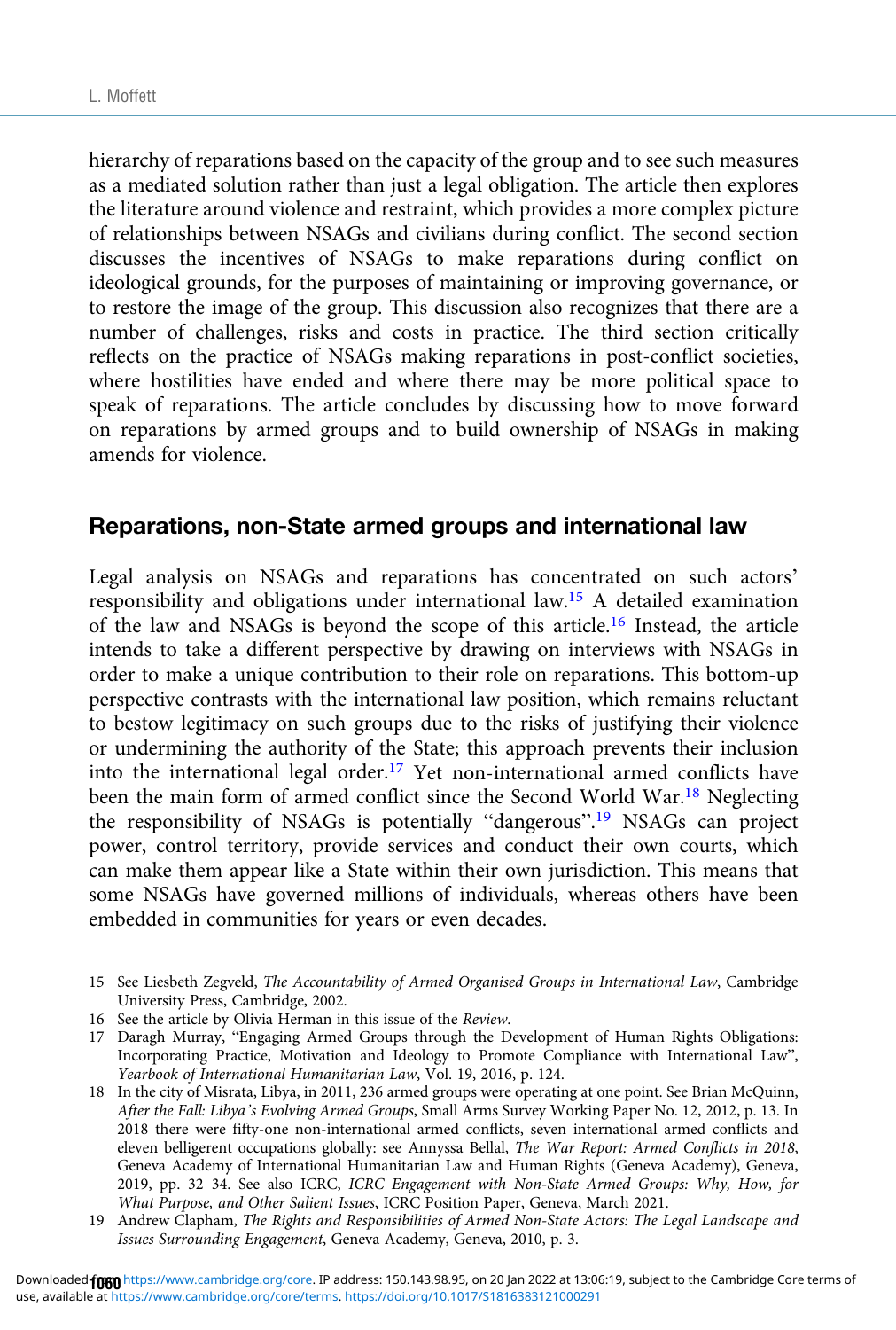The language of NSAGs' legal obligations assumes that these entities are coherent actors for conceptual and practical purposes. However, their heterogeneity, ambiguity and even transience of capacity and existence besets this frame of analysis. NSAGs, rebels and insurgents remain undefined in international law.20 NSAGs can include armed liberation fighters holding vast swathes of territory, paramilitary or community-based defence organizations, small gangs or mafias controlling a few blocks in a city, and even mercenary groups.<sup>21</sup> Rodenhäuser suggests that NSAGs are now "less structured, fragmented, or operating in loose coalitions and with diverse agendas".<sup>22</sup> Indeed, the heterogeneous nature and multitude of armed groups makes a one-size-fits-all approach under international law problematic.23 In human rights law, NSAGs cannot become parties to human rights conventions.<sup>24</sup> Their human rights obligations remain contested; practice suggests that certain ones exist in the exceptional circumstances where such groups control territory and fulfil State-like or government-like functions.<sup>25</sup>

For States, obligations to make reparations for the conduct of NSAGs only arise where such conduct is attributable to the State. Moreover, if an NSAG becomes the new government of the State, its past violations now become the responsibility of the State. While this rule was crafted with accountability in mind,<sup>26</sup> it is unlikely to include situations where the armed group engages in a power-sharing arrangement or takes power through democratic elections.27 Before the International Criminal Court, individual members of NSAGs can be held criminally responsible for

- 20 Jean D'Aspremont, "Rebellion and State Responsibility: Wrongdoing by Democratically Elected Insurgents", International and Comparative Law Quarterly, Vol. 58, No. 2, 2009, p. 433; L. Zegveld, above note 15, p. 134.
- 21 Annyssa Bellal, "Non-State Armed Groups in Transitional Justice Processes: Adapting to New Realities of Conflict", in Roger Duthie and Paul Seils (eds), Justice Mosaics: How Context Shapes Transitional Justice in Fractured Societies, International Center for Transitional Justice, New York, 2017, p. 237.
- 22 T. Rodenhäuser, above note 1, p. 1.
- 23 Under Article 3 common to the Geneva Conventions, armed groups would have to satisfy the condition of being under an organized command and the conflict reaching a sufficient intensity without the requirement for territorial control. See International Criminal Tribunal for the Former Yugoslavia, Prosecutor v. Tadić, Case No. IT-94-1-AR72, Decision on the Defence Motion for Interlocutory Appeal on Jurisdiction, 2 October 1995, para. 70, and Case No. IT-94-1, Judgment, 7 July 1997, para. 562; International Criminal Court, Prosecutor v. Lubanga, Case No. ICC-01/04-01/06-2842, Judgment, 14 March 2012, para. 538. Article 1 of Additional Protocol II also sets out its material scope of application as being those circumstances where an armed group exercises control over territory and is able "to carry out sustained and concerted military operations and to implement this Protocol".
- 24 See Optional Protocol to the Convention on the Rights of the Child on the Involvement of Children in Armed Conflict, 2000, Art. 4; Convention for the Protection and Assistance of Internally Displaced Persons in Africa, 2009; Committee on the Elimination of Discrimination against Women, General Recommendation No. 30, "Women in Conflict Prevention, Conflict and Post-Conflict Situations", 2013; African Commission on Human and People's Rights, General Comment No. 4, "The Right to Redress for Victims of Torture and Other Cruel, Inhuman or Degrading Punishment or Treatment (Article 5)", 2017.
- 25 Alexander Breitegger, "The Legal Framework Applicable to Insecurity and Violence Affecting the Delivery of Health Care in Armed Conflicts and Other Emergencies", International Review of the Red Cross, Vol. 95, No. 889, 2014, pp. 100–104. See also the article by Olivia Herman in this issue of the Review.
- 26 International Law Commission, Draft Articles on the Responsibility of States for Internationally Wrongful Acts, 2001, Art. 10, p. 51; J. D'Aspremont, above note 20, pp. 438–439.
- 27 See Luke Moffett, "Beyond Attribution: Responsibility of Armed Non-State Actors for Reparations in Northern Ireland, Colombia and Uganda", in Noemi Gal-Or, Cedric Ryngaert and Math Noortmann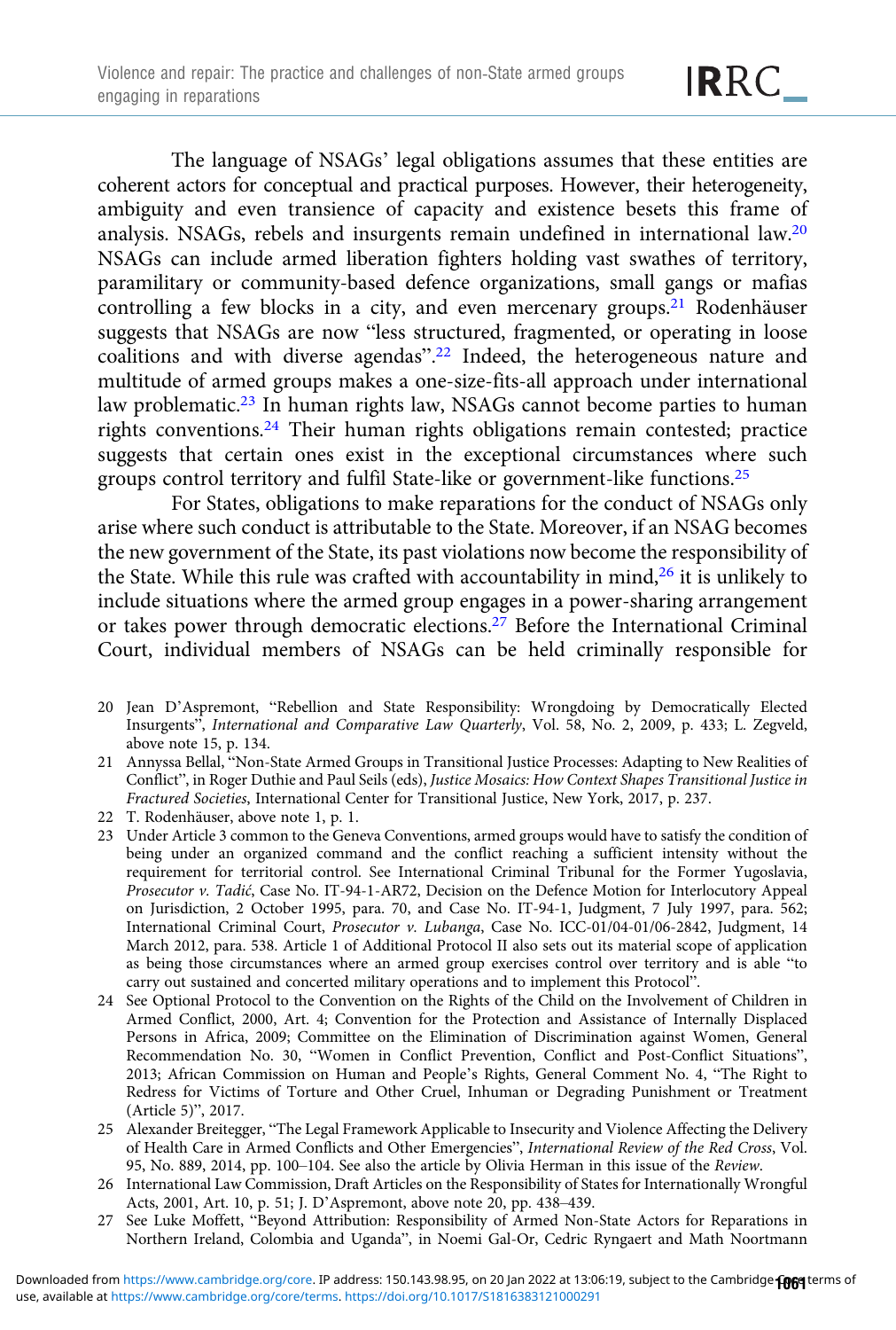international crimes and held liable for reparations.<sup>28</sup> However, they are often too indigent to provide reparations.<sup>29</sup> Accordingly, international law continues to inadequately articulate the appropriate parameters for the responsibility of NSAGs for reparations.30

NSAGs' obligations to make reparations under international law remain tenuous. IHL provides for a limited scope of reparations of only compensation for violations during international armed conflicts under Article 91 of Additional Protocol I, which does not apply to NSAGs and non-international armed conflicts. Moreover, IHL is silent on an individual's right to reparation, enforcement mechanisms against States, and the applicability of compensation rules for non-international armed conflicts.<sup>31</sup> This may be slowly changing.<sup>32</sup> Human rights law more clearly articulates States' obligation to provide reparations to all victims of gross violations of human rights, in light of the principle of subsidiarity of the State to ensure an effective remedy, with only softlaw declarations for NSAGs to have similar obligations. For instance, the 2005 UN Basic Principles speak of the liability of a "person, legal entity or other entity" to provide reparations to victims or to indemnify the State where it has already done so.<sup>33</sup> Indeed, the issue seems a circular one that situates the analysis from a State-centric perspective, rather than being about ensuring an effective remedy for victims.34 Commissions of inquiry increasingly call upon NSAGs to make reparations for such violations through State programmes.<sup>35</sup> Indeed, one commander of the Revolutionary Armed Forces of Colombia – People's Army (Fuerzas Armadas Revolucionarias de Colombia – Ejército del Pueblo, FARC-EP) argued this point because, during war, violence "got out of the hands of many

(eds), Responsibilities of the Non-State Actor in Armed Conflict and the Market Place, Brill, Leiden and Boston, MA, 2015.

- 28 Rome Statute of the International Criminal Court, 1998 (Rome Statute), Art. 75(2).
- 29 See Luke Moffett and Clara Sandoval, "Tilting at Windmills: Reparations and the International Criminal Court", Leiden Journal of International Law, 2021 (forthcoming).
- 30 Agnes Callamard, "Towards International Human Rights Law Applied to Armed Groups", Netherlands Quarterly of Human Rights, Vol. 37, No. 1, 2019, p. 100.
- 31 Additional Protocol I, Art. 91, building upon Hague Convention IV, Art. 3. See Liesbeth Zegveld, "Remedies for Victims of Violations of International Humanitarian Law", International Review of the Red Cross, Vol. 85, No. 851, 2003, p. 507.
- 32 See Lawrence Hill-Cawthorne, "Rights under International Humanitarian Law", European Journal of International Law, Vol. 28, No. 4, 2017, pp. 1211–1212; International Law Association Committee on Reparation for Victims of Armed Conflict, Res. 2, "Declaration of International Law Principles on Reparation for Victims of Armed Conflict (Substantive Issues)", 2010, Art. 5(2).
- 33 See UNGA Res. 60/147, "Basic Principles and Guidelines on the Right to a Remedy and Reparation for Victims of Gross Violations of International Human Rights Law and Serious Violations of International Humanitarian Law", UN Doc. A/RES/60/147, 16 December 2005, Principles 15–16; Clara Sandoval, "International Human Rights Adjudication, Subsidiarity and Reparation for Victims of Armed Conflict", in Cristián Correa, Shuichi Furuya and Clara Sandoval, Reparation for Victims of Armed Conflict, Max Planck Trialogues, Cambridge University Press, Cambridge, 2020, p. 182; and see the article by Olivia Herman in this issue of the Review.
- 34 A. Clapham, above note 19, p. 24.
- 35 Human Rights Council, Report of the Independent International Commission of Inquiry on the Syrian Arab Republic, UN Doc. A/HRC/42/51, 15 August 2019, p. 19; Human Rights Council, Situation of Human Rights in Yemen: Report of the Detailed Findings of the Group of Eminent International and Regional Experts on Yemen, UN Doc. A/HRC/42/CRP.1, 3 September 2019, para. 868 and p. 225.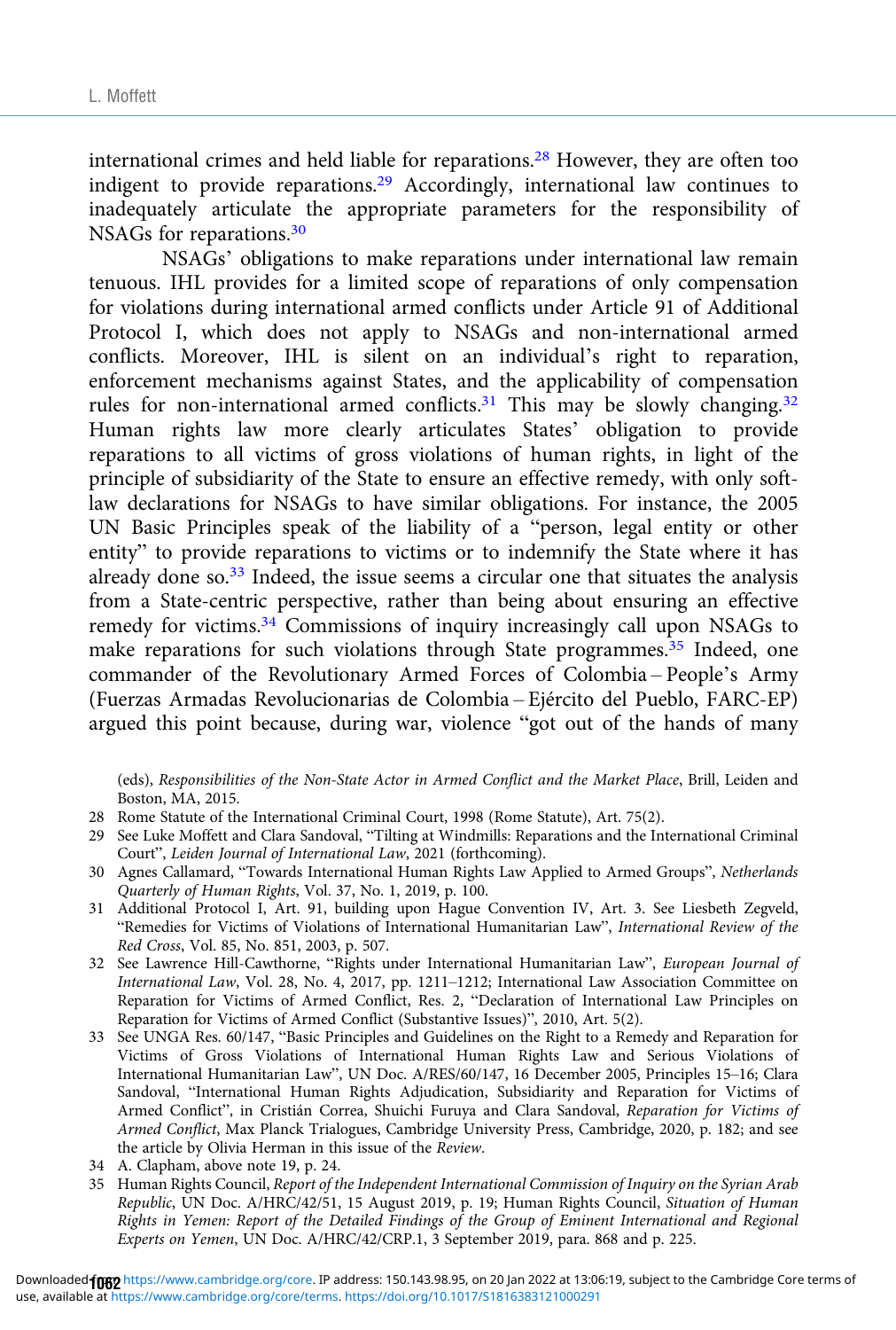people and … things happened that never should have happened. … [I]f someone killed another person then that money has to be from that person; that doesn't make sense. The State will always be primarily responsible for such reparation."<sup>36</sup> Simply holding NSAGs responsible for reparations for all violations in the same way as a State overlooks the "idiosyncratic" nature of each group.<sup>37</sup> A hierarchy of reparation obligations for NSAGs may better fit their capacity, while avoiding minimal compliance through voluntary contributions would also complement more adequately funded and supported State-run reparation programmes.

Instead of proliferating the legal regimes as they currently are and trying to making NSAGs fit them, it may be more productive to consider the practice of armed groups in order to help discern a hierarchy of reparation obligations that can slot into a State domestic reparation programme.<sup>38</sup> Sassòli suggests a sliding scale of obligations, reflecting the organization of the armed group and the stability of its control over territory, corresponding with an increasing applicability of IHL.39 Mastorodimos suggests different layers of human rights obligations based on an NSAG's capacity.<sup>40</sup> In light of both of these arguments, a hierarchy of secondary obligations for reparations could be explored for NSAGs based on their organization, control of territory and capacity, ranging from medical rehabilitation to compensation or memorials. These would not displace the State's obligation to establish a reparation programme. Fortin proposes that obligations could be shared between two duty holders, such as a State and an NSAG, based on their "capabilities and immediate relevance", which could reflect the limited capacity of NSAGs to provide reparations.<sup>41</sup> We should be cautious in crafting reparation obligations for NSAGs in terms of creating institutional isomorphism by comparing them to State obligations and requiring NSAGs to provide "full" reparations.<sup>42</sup> Alternative accountability mechanisms may be more effective in getting an armed group to internalize norms through more "tailormade" solutions that focus on "social interaction", such as the Geneva Call Deeds

36 Interview with female FARC-EP commander, Bogotá, 27 February 2019.

- 37 Jann K. Kleffner, "The Collective Accountability of Organized Armed Groups for System Crimes", in Harmen van derWilt, André Nollkaemper, M. M. Dolman and Jann K. Kleffner (eds), System Criminality in International Law, Cambridge University Press, Cambridge, 2009, p. 261.
- 38 Ezequiel Heffes and Brian Frenkel, "The International Responsibility of Non-State Armed Groups: In Search of the Applicable Rules", Goettingen Journal of International Law, Vol. 8, No. 1, 2017, p. 69.
- 39 Marco Sassòli, "Introducing a Sliding-Scale of Obligations to Address the Fundamental Inequality between Armed Groups and States?", International Review of the Red Cross, Vol. 93, No. 882, 2011, p. 430. Bellal and Rodenhäuser argue that the greater the capacity, the greater the expectation to fulfil human rights obligations in order to avoid protection gaps. Annyssa Bellal, "Establishing the Direct Responsibility of Non-State Armed Groups for Violations of International Norms: Issues of Attribution", in N. Gal-Or, C. Ryngaert and M. Noortmann (eds), above note 27, pp. 308–309; and T. Rodenhäuser, above note 1, pp. 148–149.
- 40 Konstantinos Mastorodimos, Armed Non-State Actors in International Humanitarian and Human Rights Law, Ashgate, Farnham, 2016, p. 185.
- 41 Katharine Fortin, The Accountability of Armed Groups Under Human Rights Law, Oxford University Press, Oxford, 2017, p. 67.
- 42 Paloma Blázquez Rodríguez, "Does an Armed Group Have an Obligation to Provide Reparations to Its Victims?", in James Summers and Alex Gough (eds), Non-State Actors and International Obligations, Brill, Leiden, 2018, p. 424.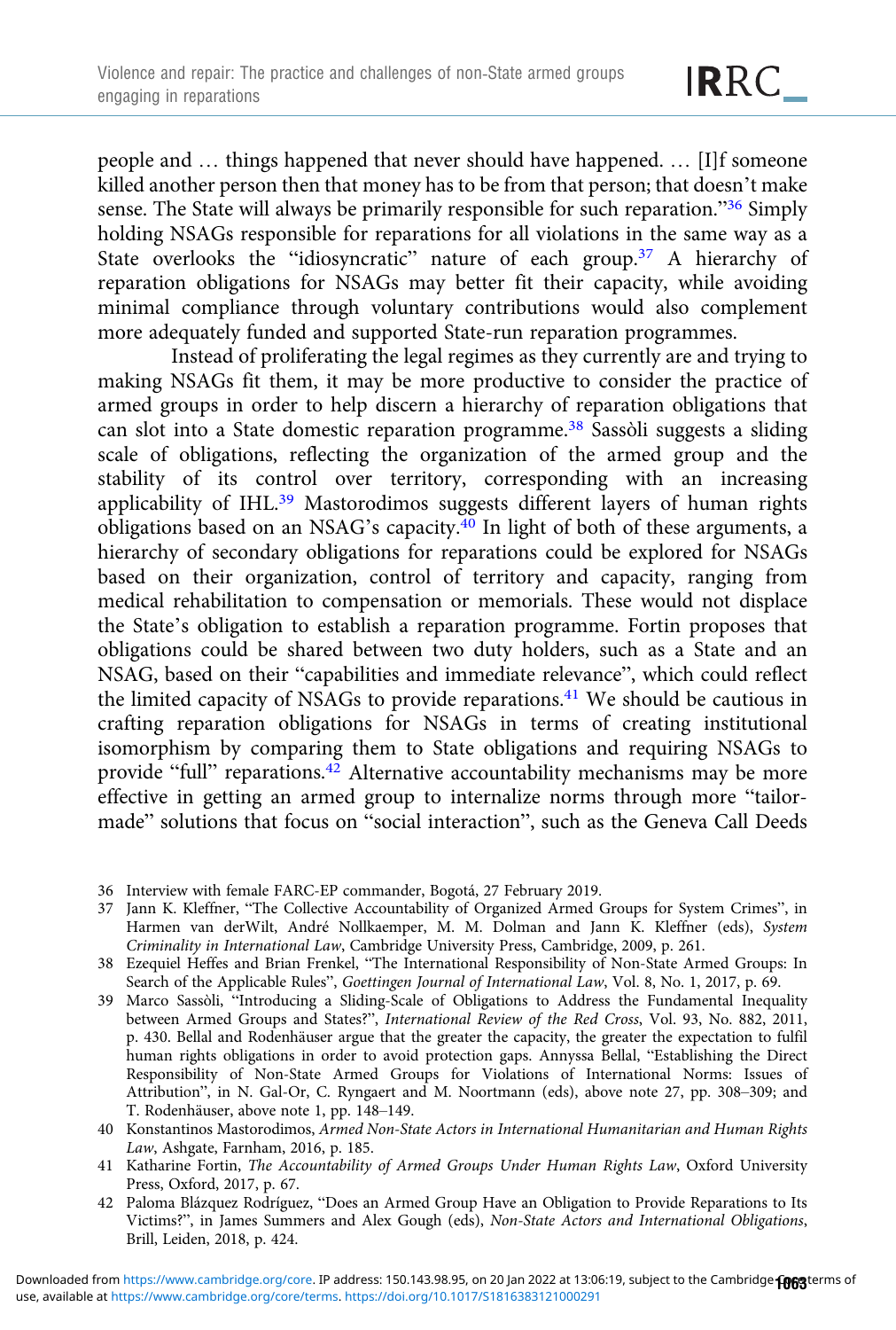of Commitment.<sup>43</sup> This is not to suggest that such measures taken by NSAGs have a lesser value than those provided to State victims, but we have to recognize that they will be more limited. Nevertheless, NSAG reparations can have a particular benefit or "added value", such as the return of a family home, guarantees of safe passage for a displaced family or public acknowledgement that a person killed was not an informer.

The value in calling such remedial measures "reparations" is that it provides a moral baseline and normative content of what they should include, such as victim participation, non-discrimination and appropriate forms. Victim participation ensures that those most affected can have input to effectively shape the appropriate forms of reparations. Non-discrimination aims to mitigate further secondary harms or exclusion of certain groups or people from reparations. Appropriate forms of reparation refer to measures that can contribute "as far as possible"<sup>44</sup> to remedying victims' suffering. This offers an interpretative tool to guide the progressive development of NSAGs' responsibility in international law and to ensure that reparations are adequate and effective in remedying victims' harm.45 Moreover, such measures are a way to end impunity for violations by asking NSAGs to engage in self-reflection on the harm they have caused and the human cost of their actions. To an extent this may seem utopian, but armed groups instrumentally use restraint and violence. It also reflects the increasing practice of armed actors to provide reparations in conflict situations in order to alleviate victims' suffering.46 A number of armed groups we spoke to recognized and practiced reparation in order to "get closer to the civilian population",<sup>47</sup> with others having a "culture of compensation" as something "for our own benefit as people need to support the war effort".<sup>48</sup>

Relying only on international law to delimit the scope of violations for reparations when dealing with NSAGs is also problematic as it neglects the smaller, but impactful, harms that civilians suffer. For instance, one FARC-EP commander recalled how his company of 120 fighters moved through a farmer's field and picked some of the berries along the way. While each fighter only took a handful, for the farmer it amounted to a few kilos of produce. To avoid

- 43 K. Fortin, above note 10, pp. 175–176. Geneva Call's four Deeds of Commitment cover landmines and explosive weapons, child protection and education, sexual violence and gender discrimination, and health care; see Geneva Call, "How We Work", available at: [www.genevacall.org/how-we-work/.](https://www.genevacall.org/how-we-work/) See also Pascal Bongard and Ezequiel Heffes, "Engaging Armed Non-State Actors on the Prohibition of Recruiting and Using Children in Hostilities: Some Reflections from Geneva Call's Experience", International Review of the Red Cross, Vol. 101, No. 911, 2019.
- 44 Permanent Court of International Justice, Germany v Poland, "The Factory at Chorzow", File E.c.XIII, Docket XIV:I, Judgment No. 13 (Claim for Indemnity, Merits), 13 September 1928, para. 125. The 2005 UN Basic Principles, Principles 19–23, outline the five forms of restitution, compensation, rehabilitation, satisfaction, and guarantees of non-repetition. This is developed from practice of States and jurisprudence of human rights courts, reflecting their obligations to ensure and respect human rights. 45 L. Í. Álvarez, above note 12, pp. 194–195.

- 47 Interview with Túpac Amaru Revolutionary Movement (Movimiento Revolucionario Túpac Amaru, MRTA) commander, Lima, May 2019.
- 48 Meeting with Ogaden National Liberation Front (ONLF) commanders, Belfast, November 2018.

<sup>46</sup> Ibid., p. 161.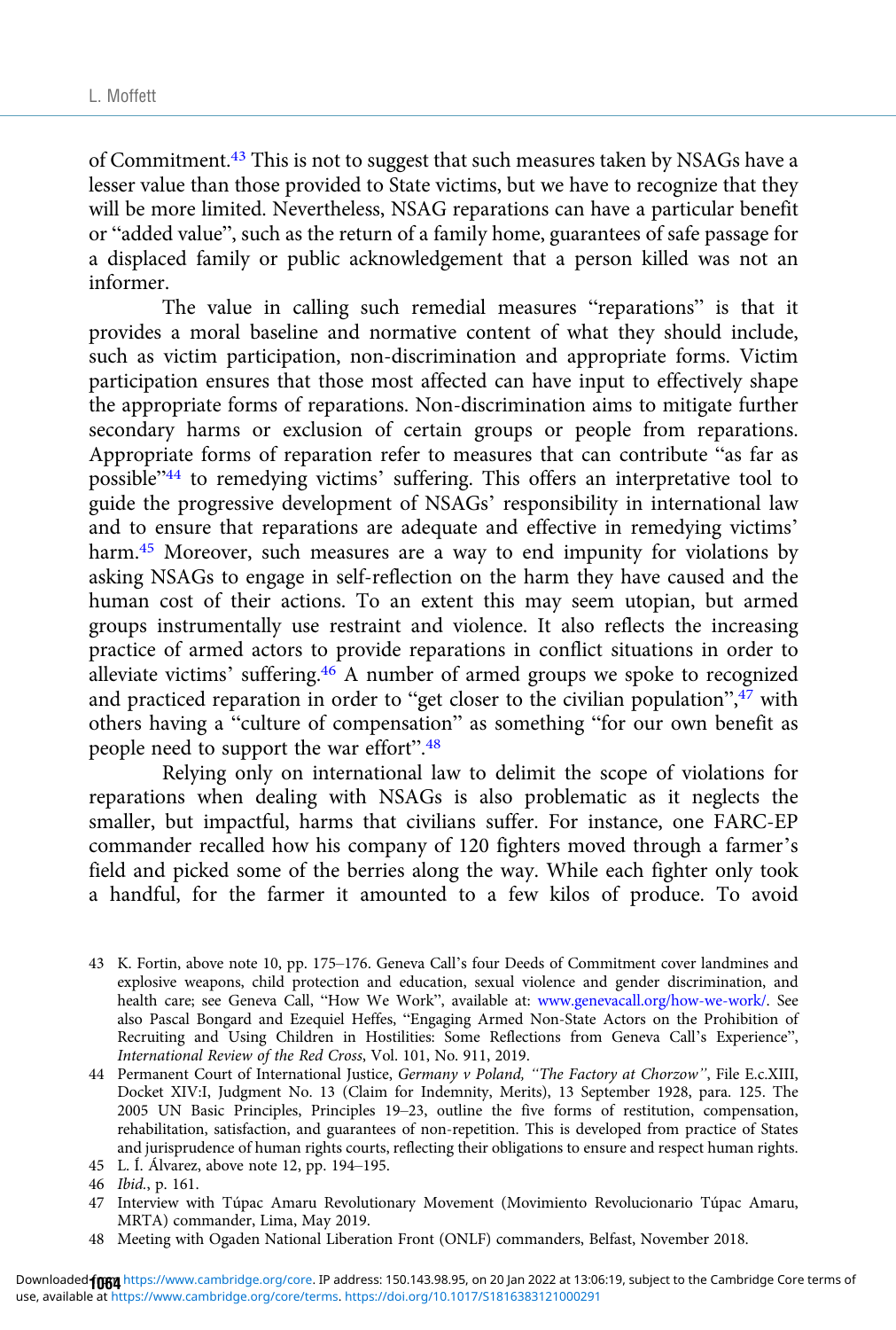recrimination, the FARC-EP commander paid the farmer for his loss.<sup>49</sup> A hierarchy of reparation obligations could reflect that damage or loss to a person's property would be considered lower down in terms of priority than personal injury or death of civilians, and that it is still morally important to make amends for the damage caused to civilians even if it was permissible under IHL.

This article does not intend to present some rosy-eyed perspective of NSAGs as moral paragons, nor to convey that their positions are static. Not all armed groups may be willing or able to engage with civilians on reparations, and some may use intimidation and violence to discourage them from pursuing the issue. As one FARC-EP commander said, NSAGs are not "guardian angels" of civilians.50 This contrasts with Guevara's sentiment that a guerrilla army should be a "guardian angel" to the civilian population.<sup>51</sup> There remain a number of challenges in claiming reparations, such as the identity of the responsible organization being unknown,<sup>52</sup> the fluidity and insecurity caused by the conflict leading to a breakdown in the social and legal order in areas under the armed group's control,53 the fact that NSAGs often do not have the assets or capacity to provide reparations to all victims,<sup>54</sup> or the political or military climate inhibiting victims or NSAGs from engaging on these issues.<sup>55</sup>

Perhaps the language of "claiming" is quite strong here, in that reparations in the circumstances described below are more a mediated solution rather than a formal legal entitlement. This does not strip them of being considered "reparations", as they still acknowledge victimhood and responsibility along with providing symbolic and material measures to alleviate victims' suffering. From analyzing the practice of different NSAGs, a general point can be made regarding their engagement on reparations to remedy a range of violations committed against civilians or their own members, on behalf of their communities, or to other groups. Five modalities can be identified that cut across the themes discussed below: (1) measures to civilians who are injured or killed by the group; (2) claims-making on behalf of the victimized communities they represent;<sup>56</sup> (3) support for family members of comrades injured or killed in combat; (4) actions to respond to violations committed within the group; and (5) reparations for transgressions committed against other armed

- 49 Interview with FARC-EP commander, Bogotá, March 2019.
- 50 Interview with female FARC-EP commander, above note 36.
- 51 Ernesto Che Guevara, Guerrilla Warfare, Ocean Press, Melbourne, 2006, p. 50.
- 52 C. Rose, above note 4, pp. 309–310.
- 53 Human Rights Council, Report of the Independent International Commission of Inquiry on the Syrian Arab Republic, UN Doc. A/HRC/40/70, 31 January 2019, para. 63.
- 54 L. Zegveld, above note 15, p. 149.
- 55 R. Dudai, above note 7, pp. 785–786.
- 56 See "Solomon Islands Rebels 'Will Not Disarm'", BBC News, 14 June 2000; Denis Dumo, "South Sudan Rebels Free Kenyan Pilots after Compensation Paid, Rebel Spokesman Says", Reuters, 19 February 2019. On the Niger Delta Avengers' demands for oil-polluted areas of the Niger Delta to be restored and affected communities to receive compensation, see Clayton D. Allen, "Pirates in West Africa and Somalia", in Caroline Varin and Dauda Abubakar (eds), Violent Non-State Actors in Africa, Springer, Cham, 2017, p. 305.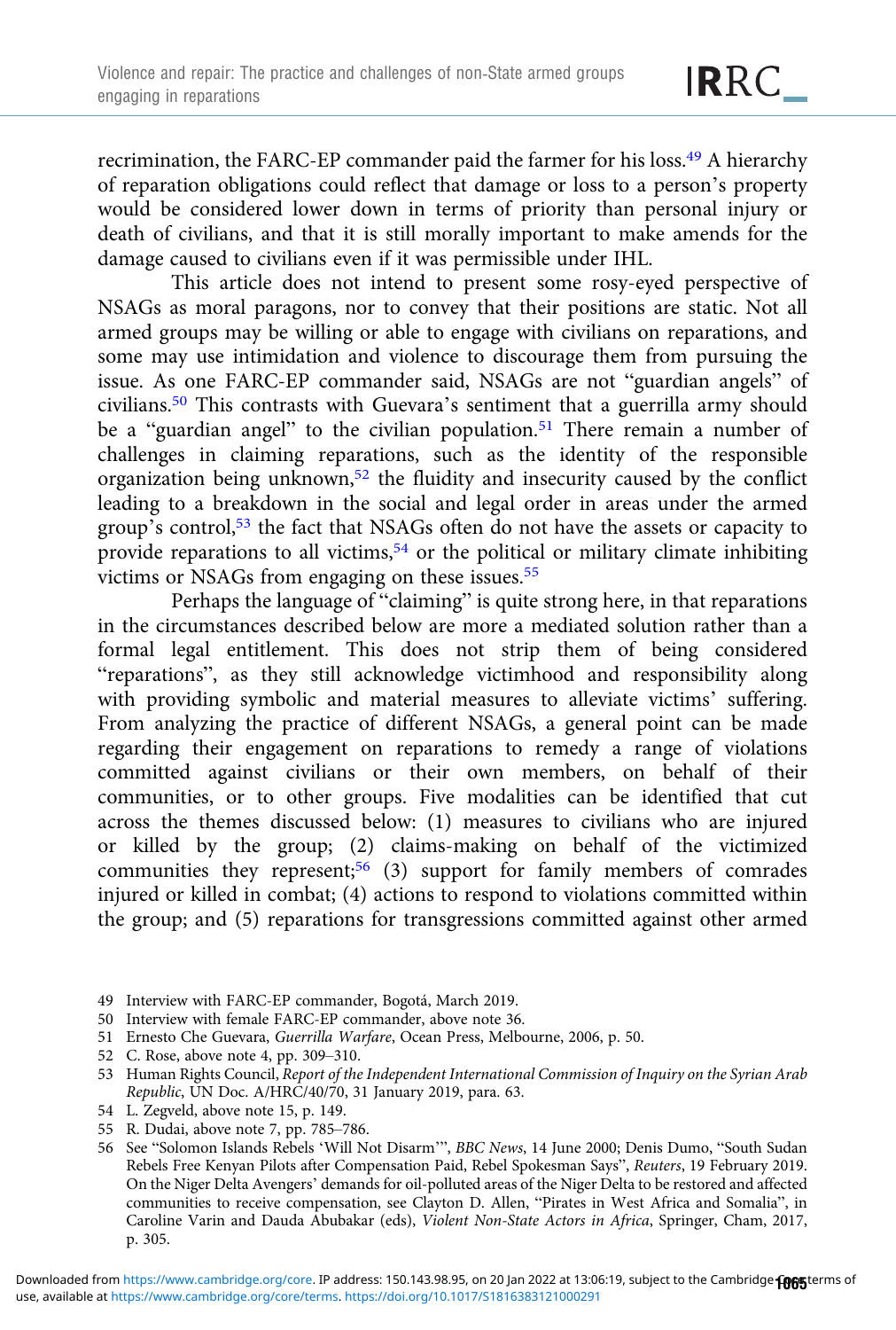groups.57 As such, NSAGs can use reparations as part of efforts to resolve a complex web of relations and violations, for multiple motivations.<sup>58</sup> These practices can be best seen in how such measures are used during and post-conflict.

# During conflict

NSAGs' behaviour towards civilians can be informed by ideology, contextual circumstances, access to resources and/or historical grievances.59 In protracted conflicts that can last decades, waiting for reparations until the end of hostilities may mean that victims have to live with the increasing burden of the conflict over time, such as not knowing the fate or location of the remains of a loved one. Reparations during wartime can help to mitigate further suffering and vulnerability of victims. Moreover, engagement with NSAGs on reparations for violations is pursued not only for material or symbolic gains, but also to change the behaviour of the group so that such acts do not reoccur. In Nepal, the Maoists modified or withdrew policies, carried out investigations and offered public apologies following complaints by civilians.<sup>60</sup> A number of other groups expelled members who had committed violations, such as Dhe Qar, the Irish Republican Army (IRA) and the Taliban. $61$  The act of making amends by NSAGs is a means of recognizing their causal responsibility for the harm suffered by victims, not necessarily their legal or moral responsibility.<sup>62</sup> It is notable that these public pronouncements on moral responsibility are often made with a particular intent or political goal. For the Túpac Amaru Revolutionary Movement (Movimiento Revolucionario Túpac Amaru, MRTA) in Peru, the intention was to "explain mistakes" to affected communities so as to minimize hostility.<sup>63</sup>

- 57 For example, after the Dinka/Nuer split in the Sudanese People's Liberation Army in the 1990s, the 1999 Wunlit Reconciliation Process provided land restitution, return of abductees and guarantees of nonrepetition. Similarly, the FARC-EP and ELN signed a pact in 2010 that acknowledged the harm done to each other and to communities, offered apologies and allegedly provided compensation to some civilians. See "Un singular pacto de paz Eln-Farc", Verdad Abierta, 28 September 2011, available at: <https://verdadabierta.com/un-singular-pacto-de-paz-eln-farc/>.
- 58 Luke Moffett, "Reparations for 'Guilty Victims': Navigating Complex Identities of Victim-Perpetrators in Reparation Mechanisms", International Journal of Transitional Justice, Vol. 10, No. 1, 2016, p. 159.
- 59 See Jeremy M. Weinstein, Inside Rebellion: The Politics of Insurgent Violence, Cambridge University Press, 2007; International Committee of the Red Cross (ICRC), The Roots of Restraint in War, Geneva, 2018, p. 22; Juan Ugarriza and Matthew Craig, "The Relevance of Ideology to Contemporary Armed Conflicts: A Quantitative Analysis of Former Combatants in Colombia", Journal of Conflict Resolution, Vol. 57, No. 3, 2012, p. 447.
- 60 Mahendra Lawoti, "Evolution and Growth of the Maoist Insurgency in Nepal", in Mahendra Lawoti and Anup Kumar Pahari (eds), The Maoist Insurgency in Nepal: Revolution in the Twenty-First Century, Routledge, Hoboken, NJ, 2009, p. 17.
- 61 Vera Mironova, From Freedom Fighters to Jihadists: Human Resources of Non-State Armed Groups, Oxford University Press, Oxford, 2019, p. 86; "IRA Expels Three after Killing", BBC News, 26 February 2005; Yoshinobu Nagamine, The Legitimization Strategy of the Taliban's Code of Conduct: Through the One-Way Mirror, Palgrave Macmillan, Basingstoke, 2015, p. 98.
- 62 Scott Paul, "The Duty to Make Amends to Victims of Armed Conflict", Tulane Journal of International and Comparative Law, Vol. 22, No. 1, 2013, p. 101.
- 63 Interview with MRTA commander, above note 47. This reflects Guevara's guidance that guerrillas should explain decisions to the civilian population in order to maintain their legitimacy.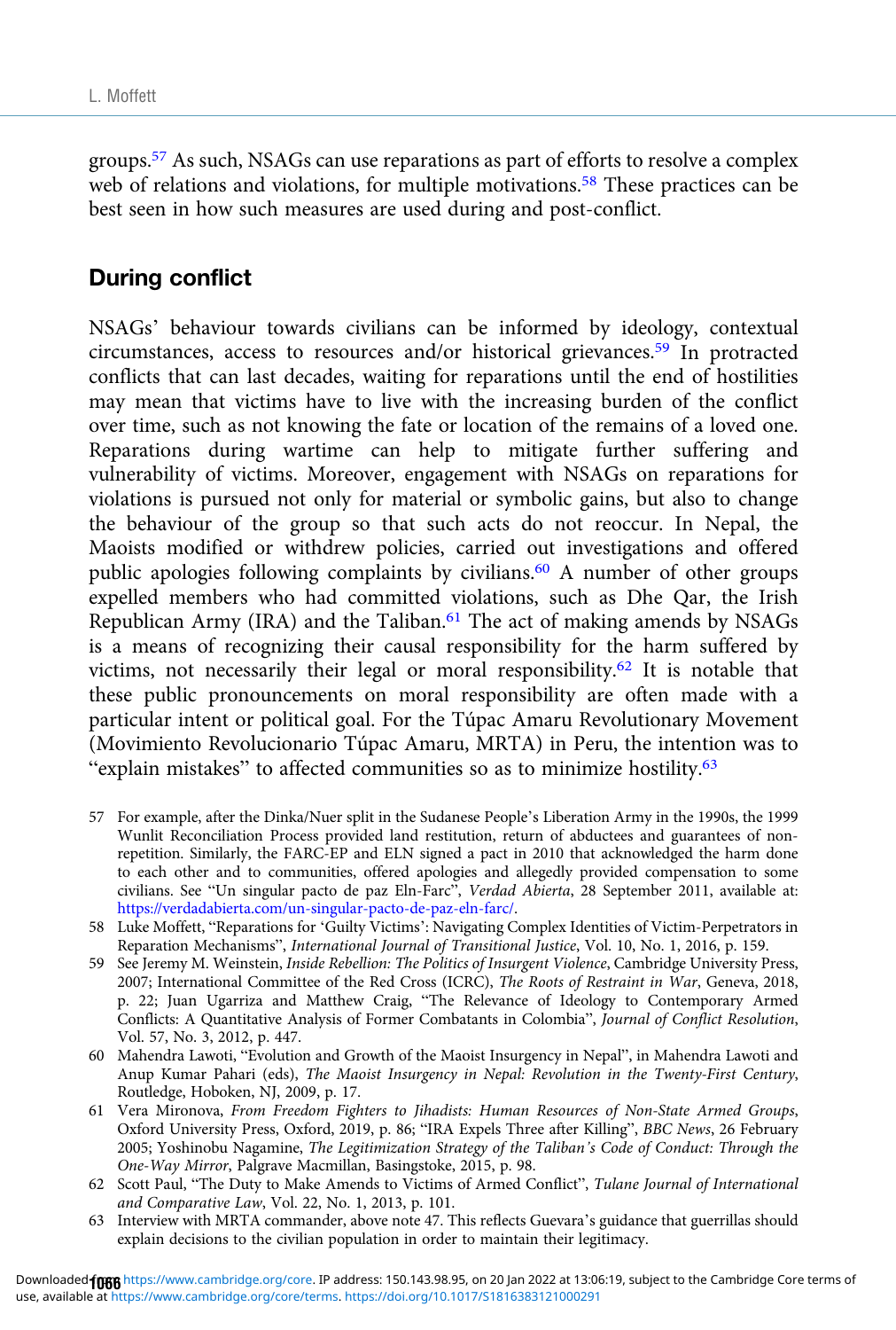The next part of this section outlines the benefits of "buy-in" for NSAGs engaging in reparative practices, including for ideological, governance and social ties, as well as image restoration justifications. The subsequent part discusses some of the challenges, risks and costs of making reparations during armed conflict for NSAGs and civilians.

### Buy-in

The practice of reparation by NSAGs during conflict builds on recent studies on the internalization of norms evidenced by fighters' restraint in the use of violence. This reflects the asymmetrical nature of internal armed conflicts, whereby NSAGs are out-gunned and often out-resourced by the State, leaving them dependent on local communities for support and survival; this restrains their violence, but these communities also expect some moral consistency in behaviour towards them, including making reparations when violations occur.64 This conduct manifests in the ideology, governance and expressivism or imagery of armed groups. These three areas reflect the different facets in the ways that armed groups conceive and present themselves to each other, themselves and the world in terms of reparations.

## **Ideological**

A number of codes of conduct by armed groups include provisions for remedies, reflecting these groups' ideological approach to the conduct of hostilities. Maoistinfluenced groups in particular make reference to restitution or repair. This is unsurprising given Mao's metaphor of the relationship between guerrillas and the people being like fish in the water. Mao stipulated that a group should "return everything borrowed" and "compensate all damages".<sup>65</sup> The Viet Cong Code of Discipline makes reference to "restitution for things damaged". <sup>66</sup> Even the Sierra Leonean Revolutionary United Front instructs members in its code of conduct "to pay for everything that you demand or damage", despite being notorious for its violations against civilians.<sup>67</sup> Other groups include specific provisions for reparations, with the Colombian National Liberation Army (Ejército de Liberación Nacional, ELN) requiring members "to make reparations where possible" when damage is caused to civilians.<sup>68</sup>

Internal codes of conduct can be a rules-based approach to improving respect for civilians by armed groups and maintaining their confidence and trust,

<sup>64</sup> Nelson Kasfir, "Rebel Governance – Constructing a Field of Inquiry: Definitions, Scope, Patterns, Order, Causes", in Ana Arjona, Nelson Kasfir and Zachariah Mampilly (eds), Rebel Governance in Civil War, Cambridge University Press, Cambridge, 2015, p. 39; Stathis N. Kalyvas, The Logic of Violence in Civil War, Cambridge University Press, Cambridge, 2006, p. 14.

<sup>65</sup> Three Main Rules of Discipline and Eight Points for Attention of Comrade Mao Zedong.

<sup>66</sup> Viet Cong Code of Discipline, Rule 4.

<sup>67</sup> Revolutionary United Front, Eight Codes of Conduct. See Olivier Bangerter, Internal Control: Codes of Conduct within Insurgent Armed Groups, Small Arms Survey Occasional Paper No. 31, 2012, p. 70.

<sup>68</sup> ELN Code of War, 1995.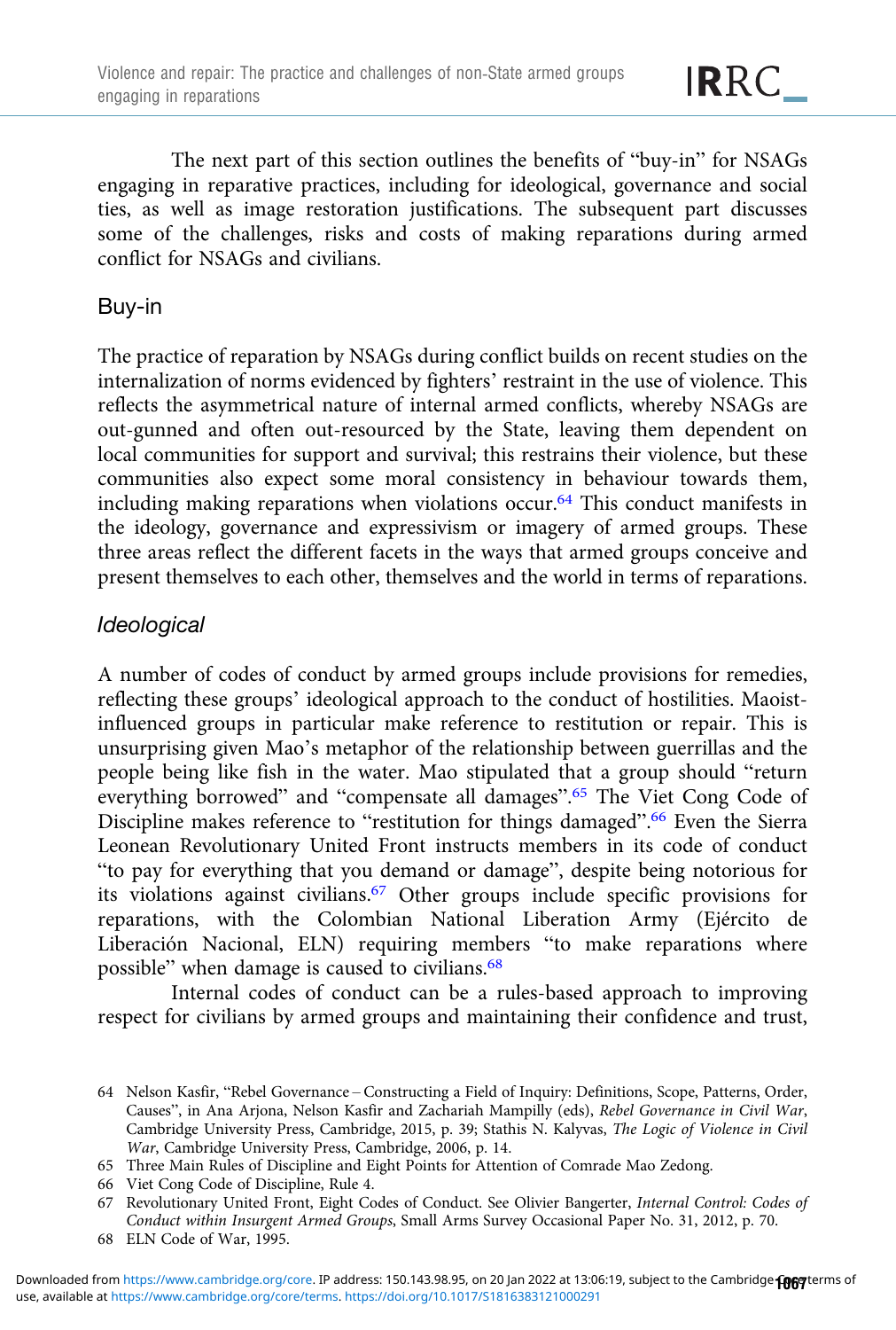such as with the Taliban and its Layeha.<sup>69</sup> In some IRA apologies, the group referred to its own code of conduct as a normative and self-legitimizing function in offering symbolic reparations to victims, but at the same time narrowly framed its wrongdoing, such as expressing remorse for the secret burial of informers rather than for their killings.<sup>70</sup> The issuing of new written codes of conduct after violations could also be considered a guarantee of non-repetition, provided that they are complied with.<sup>71</sup> For instance, the Taliban code of conduct stipulates that those who have violated their rules can have their weapons removed, be punished or be barred from the group.72

The practice of reparations by NSAGs during conflict is often conducted more discretely, in private with victims, their families or their communities, but it can be influenced by local culture or emotions.73 It can also be apparent in the courts of armed groups, which can offer reparative measures such as compensation. One example is the Karen National Union, where there is a preference for mediation and settlement, with failure to achieve this being seen as shameful.<sup>74</sup> The relationship between civilians and an NSAG is not only simply one of anarchy, nor is it based simply on ideology, though it can shape the "particular form of social order".<sup>75</sup> Reparations can be necessary as a governance issue in maintaining relations with civilians, which may organically develop or be a bargain struck between the civilians and the NSAG.

#### Governance and social ties

Some armed groups can be predatory or criminal in nature and have no concern for maintaining civilian relations or carrying out governance services. Nevertheless, civilian collaboration can be highly valued by armed groups for their sustainability and survivability, $76$  in particular to avoid informers and civilian support of competitors. Although governance by NSAGs often focuses on the provision of public services,<sup>77</sup> this subsection of the article takes a broader approach by also looking at the social connections between civilians and NSAGs

- 69 Hyeran Jo and John Niehaus, "Through Rebel Eyes: Rebel Groups, Human Rights, and Humanitarian Law", Law and Contemporary Problems, Vol. 81, No. 4, 2018, p. 114.
- 70 R. Dudai, above note 7, p806-807.

- 72 See Islamic Emirate of Afghanistan, "Layeha: A Jihadi Code of Conduct", 2006, section 10, para. 47.
- 73 See Kieran McEvoy, Cheryl Lawther and Luke Moffett, "Changing the Script: Non-State Armed Groups, Restorative Justice and Reparations", Journal of Human Rights Practice, 2021 (forthcoming).
- 74 Annika Pohl Harrisson and Helene Maria Kyed, "Ceasefire State-Making and Justice Provision by Ethnic Armed Groups in Southeast Myanmar", Journal of Social Issues in Southeast Asia, Vol. 34, No. 2, 2019, pp. 306–308.
- 75 Ana Arjona, Rebelocracy: Social Order in the Colombian Civil War, Cambridge University Press, New York, 2016, p. 301.
- 76 J. M. Weinstein, above note 59, p. 18.
- 77 Zachariah Mampilly, Rebel Rulers: Insurgent Governance and Civilian Life during War, Cornell University Press, Ithaca, NY, 2011, p. 4.

<sup>71</sup> For example, Libyan National Transitional Council, "The Treatment of Detainees and Prisoners", Benghazi, 25 March 2011. See also K. Mastorodimos, above note 40, p. 128.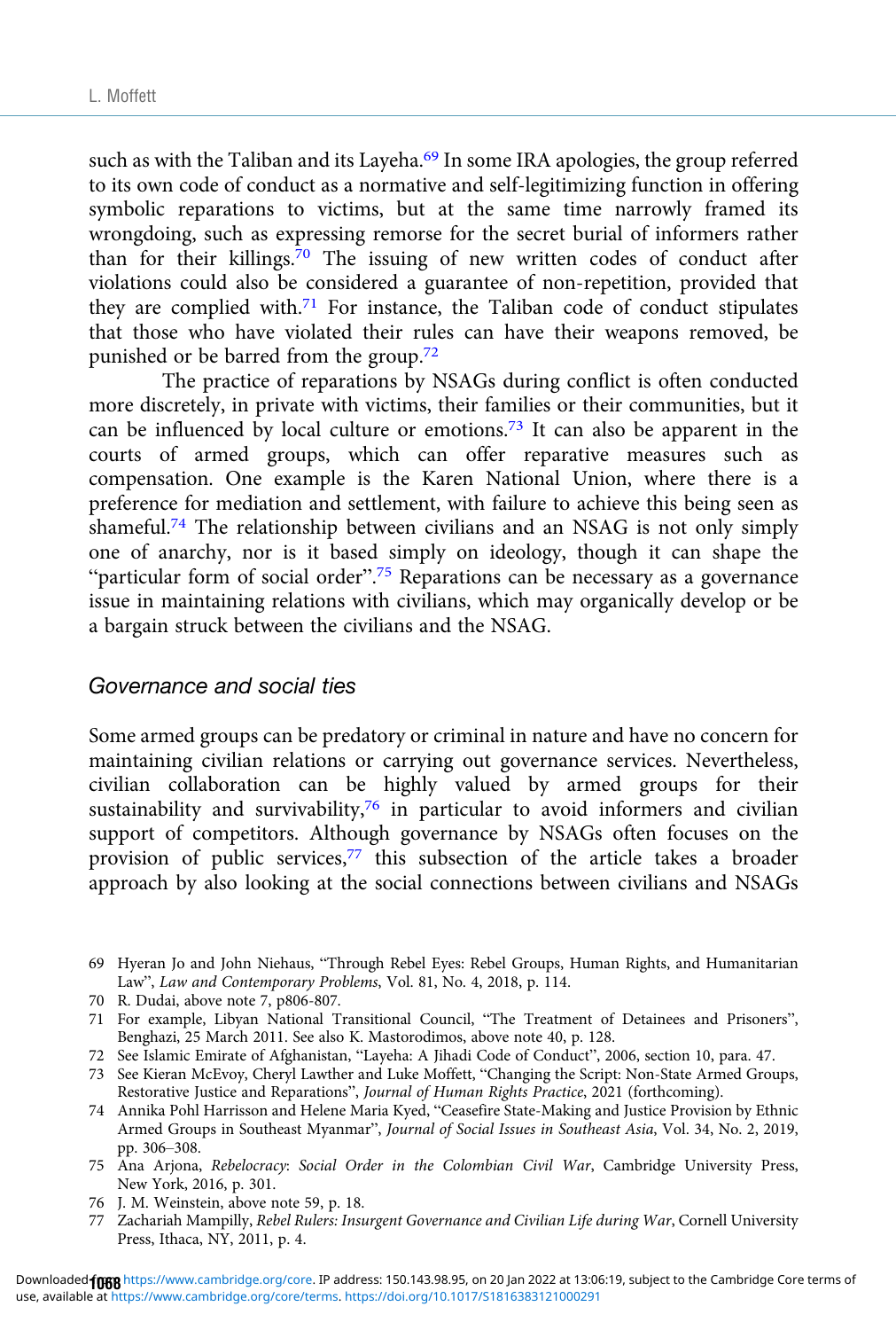in managing territory under the latter's control. Political mobilization of membership for NSAGs can often draw upon pre-existing social-cultural ties and values in order to find solidarity with civilians.<sup>78</sup> This may involve cooperating with or co-opting local or cultural governance or mediation institutions, which can depend on the quality of organization of pre-existing institutions and willingness to engage with the armed group – i.e., mutual trust.<sup>79</sup> Ultimately it is about coexistence, with one not overtly interfering in the life of the other.<sup>80</sup> As Arjona, Kasfir and Mampilly put it,

rebels cannot fight wars effectively while holding a gun to the head of every civilian, nor have the financial rewards alone proven sufficient for ensuring civilian compliance. … By creating systems of governance, rebels seek to win over local populations – or at least dissuade them from actively collaborating with incumbents  $81$ 

Social ties between armed groups and civilians reflect broader trends and dynamics of violence in armed conflicts, whereby violence against civilians and restraint are strategic choices of armed groups that speak to their domestic and international audiences.82 Restraint consists of "deliberate actions to limit the use of violence".<sup>83</sup> There are audience costs to using violence against civilians, including reduced financial, recruitment, and moral and logistical support from sympathetic local communities and external donors.<sup>84</sup> Some armed groups have access to resource-rich environments or committed external supporters that enable them to use indiscriminate violence,<sup>85</sup> but many armed groups do not have a consistent supply of resources, making them more reliant on social capital and the moral restraint of supporters. This reflects the "symbiotic" character of the relationship between NSAGs and civilian populations, which can create strategic opportunities but also humanitarian risk and insufficient resources to sustain guerrilla groups.<sup>86</sup>

- 78 Abdulkader H. Sinno, "Armed Groups' Organizational Structure and Their Strategic Options", International Review of the Red Cross, Vol. 93, No. 882, 2011, p. 313.
- 79 A. Arjona, above note 75, pp. 73, 212; Shane Joshua Barter, "The Rebel State in Society: Governance and Accommodation in Aceh, Indonesia", in A. Arjona, N. Kasfir and Z. Mampilly (eds), above note 64, p. 234; Till Förster, "Dialogue Direct: Rebel Governance and Civil Order in Northern Côte d'Ivoire", in A. Arjona, N. Kasfir and Z. Mampilly (eds), above note 64, p. 206.
- 80 A. Arjona, above note 75, p. 2.
- 81 Ana Arjona, Nelson Kasfir and Zacariah Mampilly, "Introduction", in A. Arjona, N. Kasfir and Z. Mampilly (eds), above note 64, p. 3.
- 82 Jessica Stanton, Violence and Restraint in Civil War: Civilian Targeting in the Shadow of International Law, Cambridge University Press, Cambridge, 2016, p. 7; Sukanya Podder, "Understanding the Legitimacy of Armed Groups: A Relational Perspective", Small Wars & Insurgencies, Vol. 28, No. 4–5, 2017, p. 686.
- 83 ICRC, above note 59, p. 18.
- 84 Max Abrahms, Rules for Rebels: The Science of Victory in Militant History, Oxford University Press, Oxford, 2018, pp. 74–78.
- 85 J. M. Weinstein, above note 59, p. 7; ICRC, above note 59, p. 22.
- 86 J. M. Weinstein, above note 59, p. 173; Achim Wennmann, "Economic Dimensions of Armed Groups: Profiling the Financing, Costs, and Agendas and Their Implications for Mediated Engagements", International Review of the Red Cross, Vol. 93, No. 882, 2011, p. 336.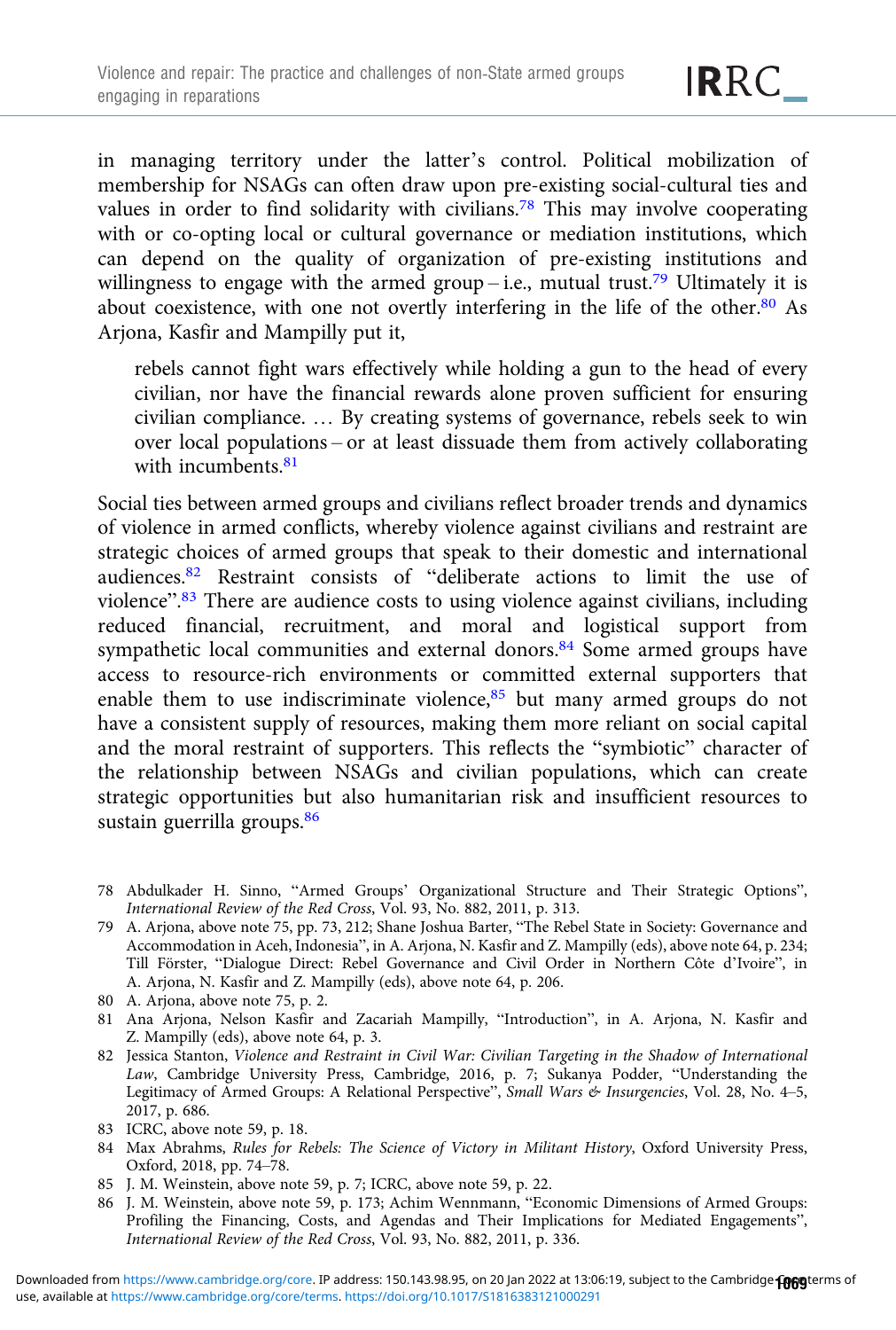Ensuring effective restraint requires a certain level of organizational structure to control the use of opportunistic violence;<sup>87</sup> increasing and consolidating power over the rank and file is key to restraining violence against civilians, but cannot always prevent it. The International Committee of the Red Cross (ICRC) Roots of Restraint in War study distinguishes between centralized, decentralized and community-based organizations, with important implications for behaviour.<sup>88</sup> Centralized NSAGs can improve discipline and restrain violence through their command structure, codes of conduct, education, sanctions, and vetting out those likely to use unrestrained violence.<sup>89</sup> Decentralized and community-based organizations, which are unlikely to have a written code of conduct or formalized sanctions regime, are more likely to rely on shared values, traditions and local leaders to manage the use of violence.<sup>90</sup> That said, violence by community-based organizations can be seen as acceptable "swift justice" by communities – for example, vigilante punishment attacks for individuals involved in anti-social behaviour, such as burglary and drug dealing, or revenge against other communities or actors that have victimized the community.<sup>91</sup> Moreover, socialization and integration of norms can differ within an organization, which may have competing sources of authority to shape such norms.<sup>92</sup>

The organizational structure of a group can reinforce the hierarchy of reparation obligations that NSAGs have the capacity to coherently provide. Centralized organizations that control territory are more able to set down strong community bonds with local civilians and provide reciprocal services,  $93$  reflecting their capacity to provide more substantive redress such as health care. Community-based organizations may be able to draw upon their embedded position in a local populace, but they will likely have limited resources and mobile membership, and be restricted to local practices that may vary between different units. Accordingly, such groups may only be able to offer token compensation, "bonds of hope"<sup>94</sup> or symbolic measures such as a public acknowledgement of responsibility or an apology in the media or in private to the victim or their family.

The variance of the organization and relationship of NSAGs with civilians can mean they have a range of social interactions and governance arrangements. This can vary from decentralized armed groups intimidating civil society organizations to more centralized or community-based groups shaping and

- 87 J. Stanton, above note 82, p. 15.
- 88 ICRC, above note 59, p. 21. See also A. H. Sinno, above note 78, who examines patronage-based groups that are common in Yemen and Afghanistan, as well as US use of contractors.
- 89 M. Abrahms, above note 84, p. 9.
- 90 ICRC, above note 59, p. 23; A. H. Sinno, above note 78, p. 313.
- 91 Olivier Bangerter, "Reasons Why Armed Groups Choose to Respect International Humanitarian Law or Not", International Review of the Red Cross, Vol. 93, No. 882, 2011, p. 380.
- 92 ICRC, above note 59, p. 65.
- 93 A. H. Sinno, above note 78, p. 319.
- 94 E. C. Guevara, above note 51, pp. 50, 104. Guevara used the phrase "bonds of hope" to refer to a common interest in socially reforming society that would benefit the masses, but also, in particular, to a promissory note to recompense peasants or merchants from whom the guerrillas had taken goods or services, which was to be paid as a soon as possible.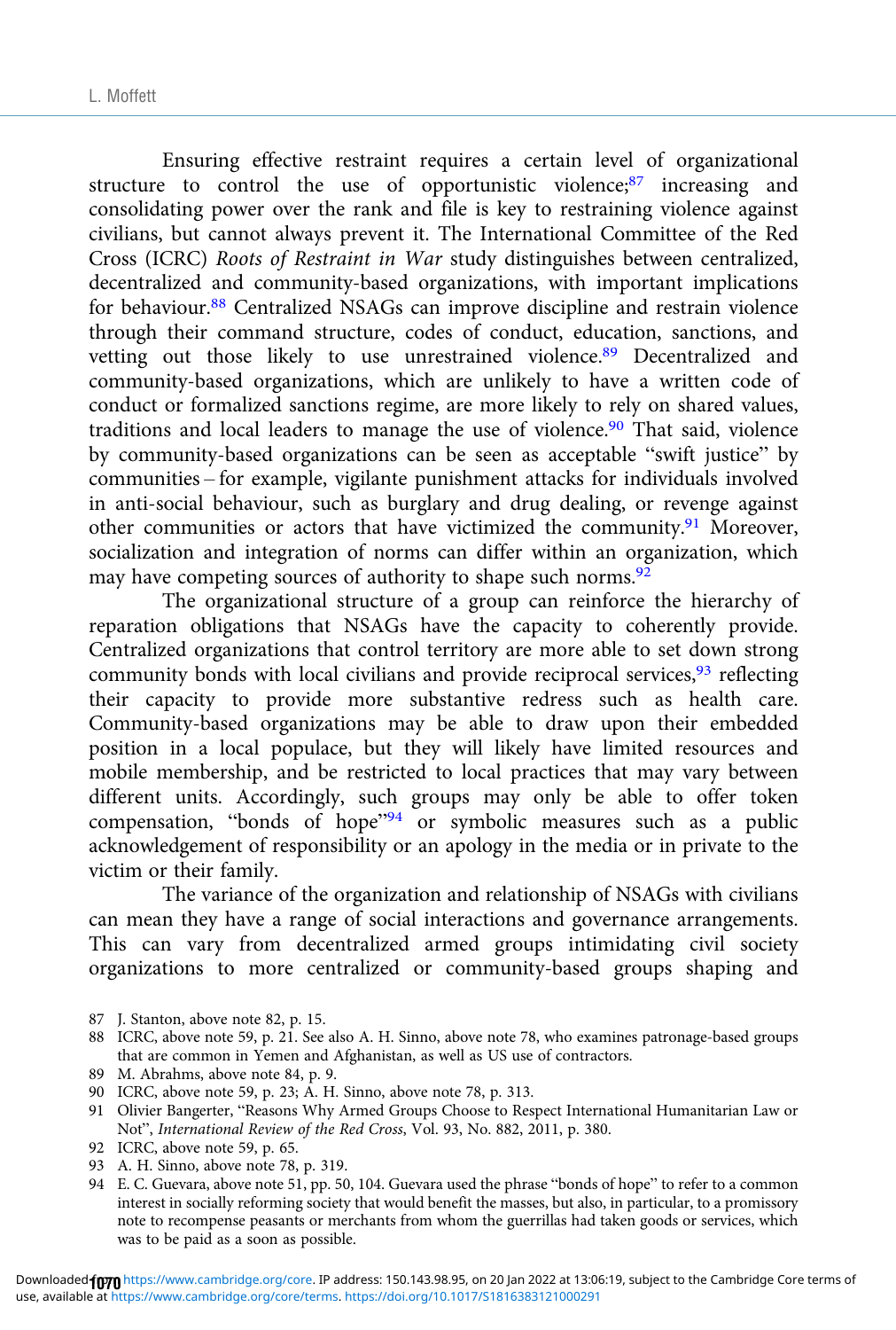leading the articulation of civil society political demands for formal or informal governance processes.95 Often such armed group governance arises from the absence of the State, meaning that communities' access to justice and reparations is limited; this may be due to physical access, such as crossing a front line, or the risk of being identified as an informer through engaging with State institutions.

While it may be speedier and cheaper than that provided by State institutions, the provision of justice by NSAGs often does not incorporate procedural protections for participants.<sup>96</sup> This may create challenges in victims being able to effectively articulate their needs in terms of reparations and seeking effective redress. Creating or supporting judicial institutions can help an armed group to consolidate power by offering a way to extend the group's social control and in turn gain legitimacy with civilians, by effectively engaging in State governance mimicry.97 This approach allows the group to "penetrate a community, obtain information about its members and their networks, gain legitimacy, and control civilian behaviour".<sup>98</sup> The FARC-EP's provision of courts and ordering measures such as compensation or repairing schools and roads by offenders were considered a way to meet governance expectations and to maintain the group's legitimacy in the community.99

Civilians are not just vulnerable, passive individuals during conflict, but have agency to shape and pressure NSAG activities.<sup>100</sup> Increasing social interaction and "value reciprocity" between NSAGs and civilians can provide non-fighters with a basis for claims-making to the armed group.101 Civilian engagement with armed groups can include protests, threats, and dialogue aimed at shaping outcomes to civilians' ends, such as seeking the return of stolen property. Such engagement can provide civilians with a way to cope and manage or mediate conflict with arms carriers.

These structural and social factors can have implications for the delivery of reparations by NSAGs, both in terms of the capacity and values of the group. NSAGs' governance and their provision of reparations can be a means for them to extend their legitimacy as "symbolic expressions of power".<sup>102</sup> NSAGs may make apologies or carry out other forms of symbolic reparations, such as creation of memorials or acknowledgments of responsibility, as a way to restore their image to local and international audiences.103 However, such efforts may be framed to limit the NSAG's own responsibility, in particular their intent, putting

- 101 S. Podder, above note 82, p. 691.
- 102 Zachariah Mampilly, "Performing the Nation-State: Rebel Governance and Symbolic Processes", in A. Arjona, N. Kasfir and Z. Mampilly (eds), above note 64, p. 74.
- 103 M. Abrahms, above note 84, p. 182.

<sup>95</sup> Enrique Desmond Arias, Criminal Enterprises and Governance in Latin America and the Caribbean, Cambridge University Press, Cambridge and New York, 2017, p. 139.

<sup>96</sup> Ibid., p. 61. Respondent members of NSAGs spoke about carrying out punishment shootings, beatings, killings, public restraints (tying to a lamppost or a tree) and exile of perpetrators.

<sup>97</sup> A. Arjona, above note 75, p. 72.

<sup>98</sup> Ibid., p. 73.

<sup>99</sup> René Provost, "FARC Justice: Rebel Rule of Law", UC Irvine Law Review, Vol. 8, No. 1, 2018, p. 251.

<sup>100</sup> See Oliver Kaplan, Resisting War: How Communities Protect Themselves, Cambridge University Press, Cambridge and New York, 2016.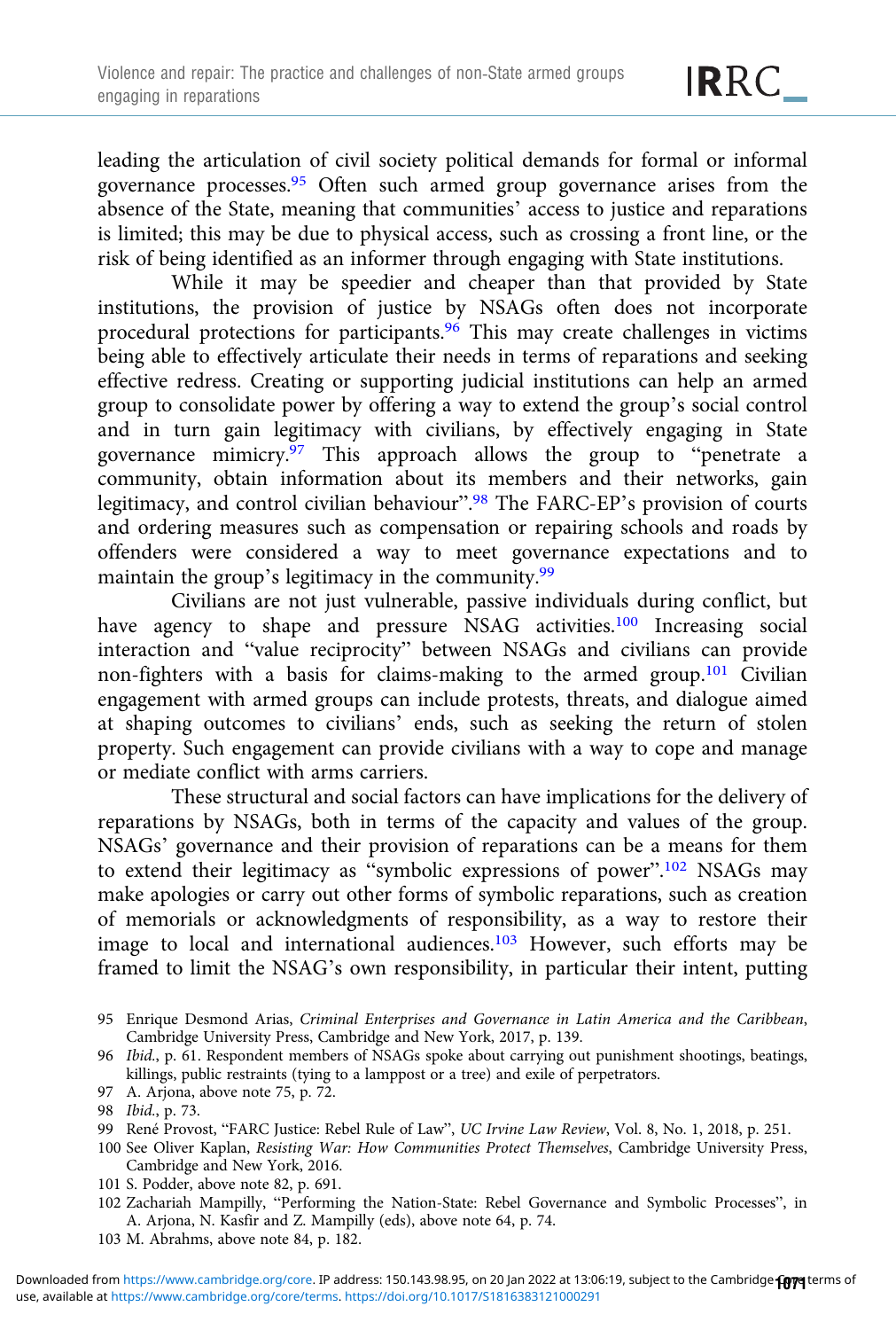out the message that loss of life was collateral damage or beyond the group's control.<sup>104</sup> Governance can impose a substantial burden on armed groups that can discourage many from carrying out such activities or engaging in more shared governance arrangements.<sup>105</sup> NSAG governance has to be flexible and at times highly mobile, meaning that it can be temporary if it is defeated or displaced permanently from a territory.106 That said, in the absence or distrust of the State, NSAGs may provide an avenue for victims to seek redress.

Providing reparations can also benefit the armed group in other ways. Ensuring reparations are made for wrongs committed against civilians can be a way of improving morale and discipline.107 In addition, it is an internally and externally facing accountability process that enables the group's code of conduct and humanitarian norms to be reiterated and complied with. Making reparations to civilians may allow the group to take the moral high ground and vindicate its members' own self-image as honourable fighters in contrast to the State's violations or other NSAGs. However, there remain risks and limitations, with reparations potentially appearing as inadequate, insincere or propaganda. This can be seen in how armed groups engage in measures such as reparations to restore their own image.

#### Image restoration

There is some research which suggests that violence by armed groups is expressive, in that their actions, whether violent or not, are a way to promote moral and political messages that they seek to cultivate in contrast to those of the State or other actors. This is apparent in armed groups claiming responsibility for an attack as a way to publicize their abilities, convey a political message (including how those affected deserved such violence), and/or demonstrate the weakness, corruption or inability of the State to prevent such violence.108 Yet using violence as a communicative tool is a "flawed" strategy; while it can grab media headlines, States, civil society and victims can misinterpret the motives and agenda of the group.109 NSAGs may not always be forthcoming where their operation or attack resulted in civilian loss that received local, national and/or international condemnation. Claiming responsibility or apologizing for an act is a way to mitigate public condemnation, in particular where there are high civilian casualties for little military gain.<sup>110</sup> Abrahms points out that groups often turn to denying their

- 107 O. Bangerter, above note 91, pp. 361–362.
- 108 S. N. Kalyvas, above note 64, p. 26.
- 109 M. Abrahms, above note 84, pp. 55–56.
- 110 Ioana Emy Matesan and Ronit Berger, "Blunders and Blame: How Armed Non-State Actors React to Their Mistakes", Studies in Conflict & Terrorism, Vol. 40, No. 5, 2017, p. 381.

<sup>104</sup> See, for instance, Al-Qaeda's apology for attacking a hospital, and the so-called Islamic State's apology for attacking the Israeli Defence Force. Yousuf Basil and Catherine E. Shoichet, "Al Qaeda: We're Sorry about Yemen Hospital Attack", CNN, 22 December 2013; Judah Ari Gross, "Ex-Defense Minister Says IS 'Apologized' to Israel for November Clash", Times of Israel, 24 April 2017.

<sup>105</sup> J. M. Weinstein, above note 59, p. 171.

<sup>106</sup> S. J. Barter, above note 79, p. 228; A. Wennmann, above note 86, p. 336.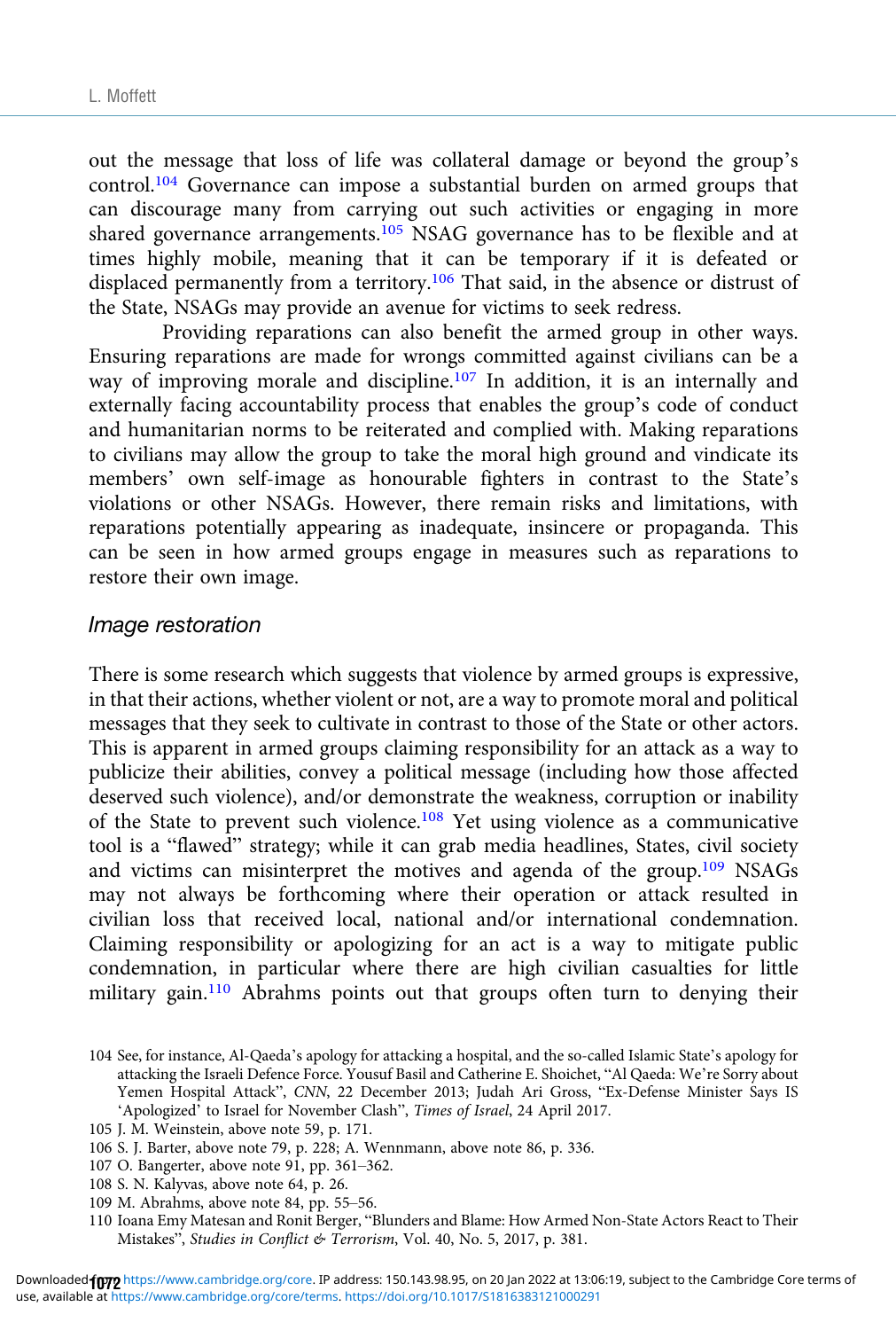involvement as a way to distance themselves from some wayward members of the group and to minimize the cost in terms of audience support for the group.<sup>111</sup> Nevertheless, the claiming of responsibility and partial or full censure of the actions of the group's members evinces a form of accountability in that the armed group is intending to communicate norms and values.<sup>112</sup>

NSAGs presenting themselves as complying with IHL can potentially widen mobilization.113 Engaging in the human rights discourse or incorporating humanitarian norms to remedy harm to victims, or at least provide them with assistance, can give the group a competitive advantage over other groups, as a unique selling point to domestic and international audiences.<sup>114</sup> Other groups may carry out reparative practices not as part of organized governance but as a way to maintain their respect for cultural norms. For instance, the Ethiopia-based Ogaden National Liberation Front (ONLF) compensates the families of civilians accidentally killed by the group as something "for our own benefit as people need to support the war effort".<sup>115</sup> There are also reports of the ONLF killing enemy collaborators and leaving the "necessary blood compensation in cash with the corpse in order to prevent revenge from the victim's kin". 116

Armed groups can also be representations of their political community; this is not to say that all armed groups are social activists, but they often have close political, social and practical links with civilians that precipitate and perpetuate their ability to fight. Violence is seen as a way of "speaking for" or "defending a community", and of taking action rather than expecting handouts.<sup>117</sup> These perceptions and representations of the group can be embedded in notions of sacrifice, honour and loyalty, which can serve to motivate and justify the continuing use of violence.<sup>118</sup> When violations do occur, reparations by armed groups can signal their "goodwill" and cast them in a more positive light.119 However, civilians or victims may reject such expressions and gestures of reparations as self-serving or insincere, such as the apology of the New IRA for the killing of the journalist Lyra McKee in Derry in 2019.120 Civilians can also resist or reject reparations by NSAGs in order to deny any social connection to them or to avoid recrimination; one example of this is the woman whose family

- 111 M. Abrahms, above note 84, p. 174.
- 112 K. Fortin, above note 10, p. 171.
- 113 S. Podder, above note 82, p. 691.
- 114 A. Clapham, above note 19,.p. 33.
- 115 Meeting with ONLF commanders, above note 49.
- 116 Tobias Hagmann, "Beyond Clannishness and Colonialism: Understanding Political Disorder in Ethiopia's Somali Region, 1991–2004", Journal of Modern African Studies, Vol. 43, No. 4, 2005, p. 533, fn. 34.
- 117 Bill Rolston, "Demobilization and Reintegration of Ex-Combatants: The Irish Case in International Perspective", Social and Legal Studies, Vol. 16, No. 2, 2007, p. 262.
- 118 See Cheryl Lawther, "The Truth about Loyalty: Emotions, Ex-Combatants and Transitioning from the Past", International Journal of Transitional Justice, Vol. 11, No. 3, 2017.
- 119 M. Abrahms, above note 84, pp. 182–183.
- 120 The apology read: "In the course of attacking the enemy Lyra McKee was tragically killed while standing beside enemy forces. The IRA offer our full and sincere apologies to the partner, family and friends of Lyra McKee for her death. … We have instructed our volunteers to take the utmost care in future when engaging the enemy, and put in place measures to help ensure this." See Connla Young, "New IRA Admits Murder of Journalist Lyra McKee and Offers 'Sincere Apologies'", Irish News, 23 April 2019.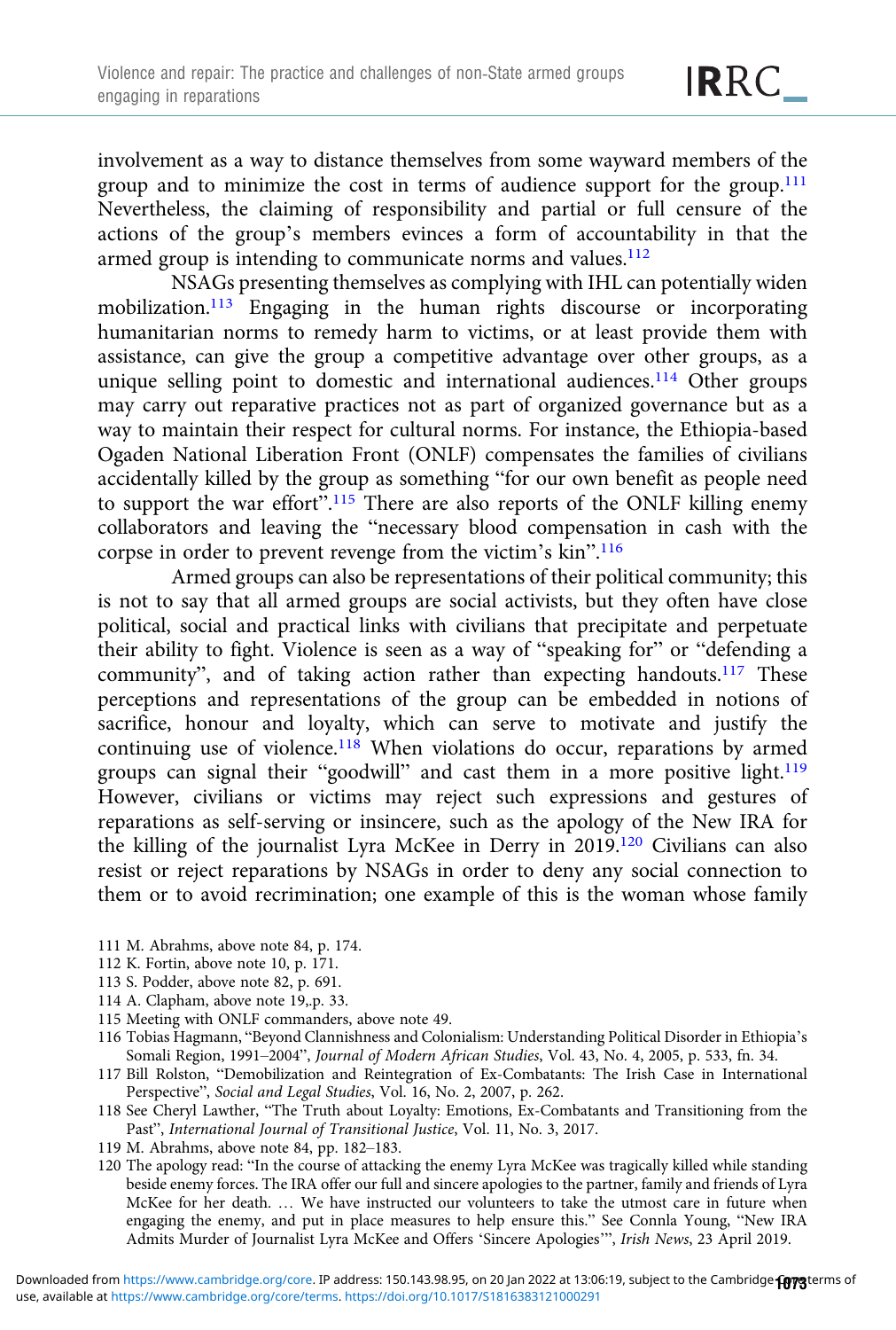bicycle was taken by the FARC-EP, which later returned with a new one, but the woman refused it for fear of the army finding out.<sup>121</sup> NSAGs selling or repackaging the violence of the armed struggle as legitimate, justified or remediable when excesses occur, and using reparations to support this view, raises other challenges.

#### Challenges, risks and costs

The instrumental use of reparations by NSAGs raises three challenges in terms of legitimization of violence, security risk and financial cost. First, encouraging NSAGs to engage in reparations may be a means to further embed their legitimacy and perpetuate the conflict. This may, in turn, inhibit the NSAG from engaging in reparations to victims on the other side. Hezbollah provided compensation to those affected by Israeli strikes, but not to Israeli victims injured or killed in its attacks.122 This may be something that requires distance and space from the day-to-day activities of the armed conflict, to see the other side not as the enemy, but as human beings.<sup>123</sup> One former Colombian M-19 commander disclosed that after the end of hostilities and her work in peacebuilding, she came into contact with a police officer who said, "I was a policewoman and you can tell me that I was a victimizer, but then I was also a victim of the FARC." This led the M-19 commander to recognize that the binary of victim–victimizer is "polarizing" and a "vicious circle".<sup>124</sup>

In some conflicts shifting alliances can mean that victimhood is used to manipulate ethnic, political or national identities in the pursuit of legitimacy and State power, meaning that "all civilians are fair game".<sup>125</sup> Indeed, collective victimhood can be used by all sides to build a communal identity and portray themselves as innocent and deserving of sympathy.126 In light of this collective victimhood and acting on behalf of aggrieved communities, civilians can also join armed groups as a way to "redress grievances".<sup>127</sup> Armed groups can be motivated to communicate their grievances to those responsible, but often "their grievances exceed their capability to redress them".<sup>128</sup> This was expressed by exfighters we interviewed whose friends and family members had been killed. This

- 121 O. Kaplan, above note 100, p. 251.
- 122 Sarah Holewinski, "Making Amends: A New Expectation for Civilian Losses in Armed Conflict", in Daniel Rothbart, K. V. Korostelina and Mohammed D. Cherkaoui (eds), Civilians and Modern War, Routledge, London and New York, 2012, p. 328.
- 123 Danny Morrison, a former IRA prisoner, wrote in his prison diary that he wished to see a police officer kidnapped by the IRA in South Armagh released, as "[t]here can never be enough demonstrations of mercy in war". Danny Morrison, Then the Walls Came Down: A Prison Journal, Mercier Press, Cork, 2018, pp. 96–97. Thanks to Kevin Hearty for this reference.
- 124 Interview with female former M-19 commander, Bogotá, March 2019.
- 125 Wendy Isaacs-Martin, "The Séléka and Anti-Balaka Rebel Movements in the Central African Republic", in C. Varin and D. Abubakar (eds), above note 56, p. 150.
- 126 Daniel Bar-Tal, Lily Chernyak-Hai, Noas Schori and Ayelet Gundar, "A Sense of Self-Perceived Collective Victimhood in Intractable Conflicts", International Review of the Red Cross, Vol. 91, No. 874, 2009.
- 127 A. Arjona, above note 75, p. 265; ICRC, above note 59, p. 14.
- 128 M. Abrahms, above note 84, p. 1.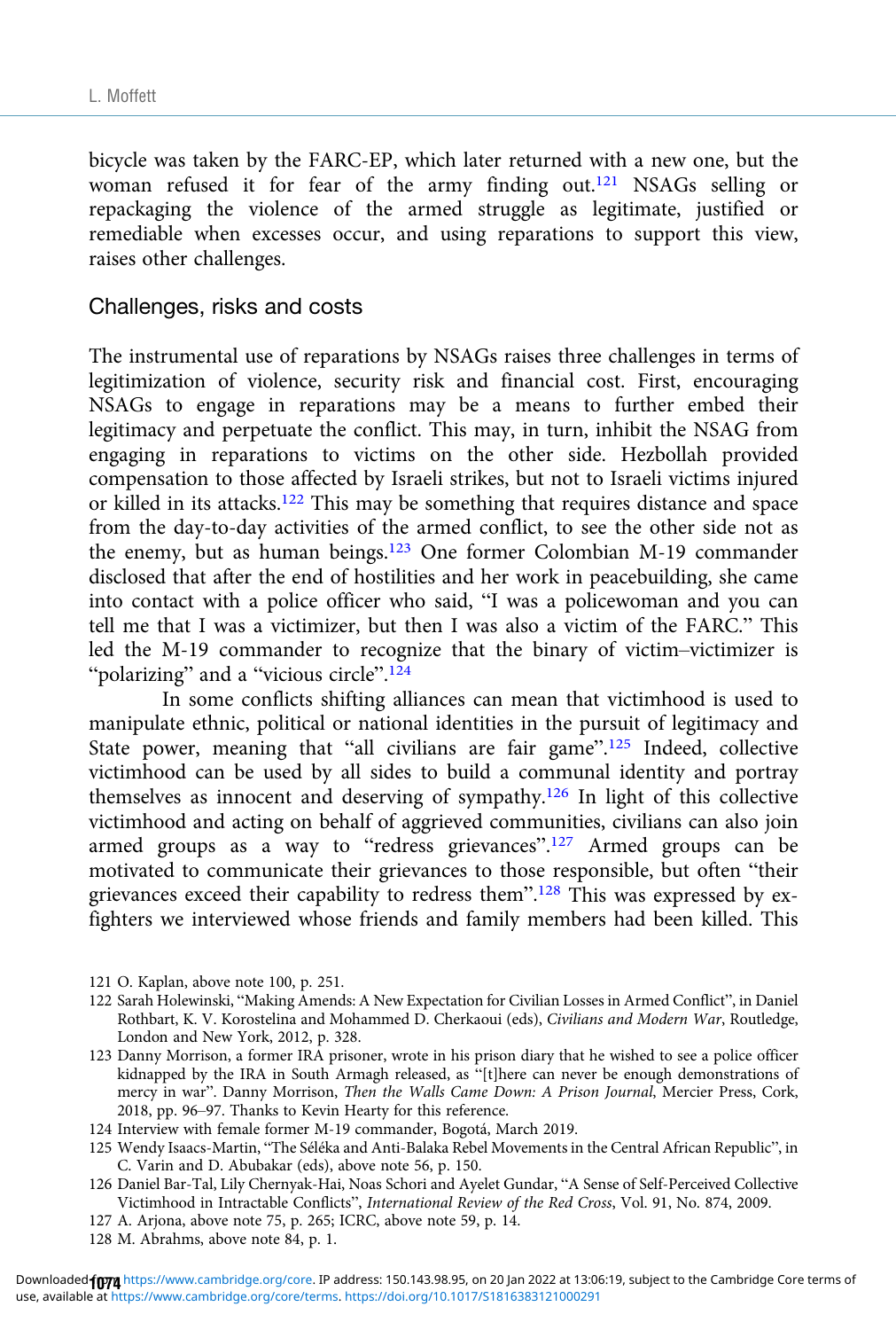is not to justify the violence of such groups, but reflects that the lack of effective State enforcement and remedial mechanisms to allow the law to settle disputes allowed grievances to fester.

An armed group may have limited resources to allocate to reparations, offering compensation that is only a token amount or is insufficient to remedy a victim's suffering. The Taliban's 2016 policy of making amends was small-scale and more symbolic than real due to the financial cost, making its use mainly strategic in terms of maintaining political appearances or public relations.<sup>129</sup> Violence can also be a means of social control, but greed and grievance can still play a part in the activities of NSAGs that may inhibit their motivation to engage in reparations. The passage of time and the impact of the conflict on the economy and local resources can mean increasing poverty, stressing the group's governance structures or causing its members' ideological adherence to become weaker.<sup>130</sup> Armed groups may no longer have access to the same financial resources to provide compensation or other measures to victims, making such reparations a costly war strategy. This reflects the hierarchy of reparations challenges when dealing with NSAGs with differing capacities, whereby the most some victims will receive may be an apology rather than compensation.<sup>131</sup>

There are risks for those involved, including being targeted for further violence, unequal power dynamics and bargaining power, which may signal weakness to other groups,<sup>132</sup> and fragmentation.<sup>133</sup> Members of NSAGs may be unable or lack the capacity to adjudicate on violations, and such adjudications would be unlikely to meet basic principles of fair process such as independence, promptness and evidential integrity. Of course, armed groups have volunteers and supporters who come from a range of backgrounds, and can provide independence by engaging local community leaders to act as arbitrators.134 A further difficulty is that if NSAGs make reparations during conflict, such measures may not be recognized as legitimate by the State or other actors, such as the restitution of land, death certificates for missing persons, or registration of births of those abducted. Alternatively, reparations by NSAGs may be used by prosecutors to evidence recognition of wrongdoing by the group or individual members of a NSAG in war crimes trials, which may discourage their efforts to repair.135 If victims are not satisfied with the remedy offered by the armed group, they are unlikely to be able to appeal to a State court or have the initial decision

- 129 Ashley Jackson and Rahmatullah Amiri, Insurgent Bureaucracy: How the Taliban Makes Policy, United States Institute of Peace, Washington, DC, 2019, p. 36.
- 130 S. N. Kalyvas, above note 64, p. 115.
- 131 This does not displace their right to reparations from State reparation programmes.
- 132 Cyanne E. Loyle and Helga Malmin Binningsbø, "Justice during Armed Conflict: A New Dataset on Government and Rebel Strategies", Journal of Conflict Resolution, Vol. 62, No. 2, 2016, p. 460.
- 133 See Hichem Khadhraoui, "Fragmentation of Armed Non-State Actors in Protracted Armed Conflicts: Some Practical Experiences on How to Ensure Compliance with Humanitarian Norms", International Review of the Red Cross, Vol. 101, No. 912, 2019.
- 134 In Aceh, see S. J. Barter, above note 79, p. 234.
- 135 The International Criminal Court allows mitigation in sentencing for those who compensate their victims (Rules of Procedure and Evidence, Rule  $145(2)(a)(ii)$ ) or who help to locate assets for the benefit of victims (Rome Statute, Art. 110(4)).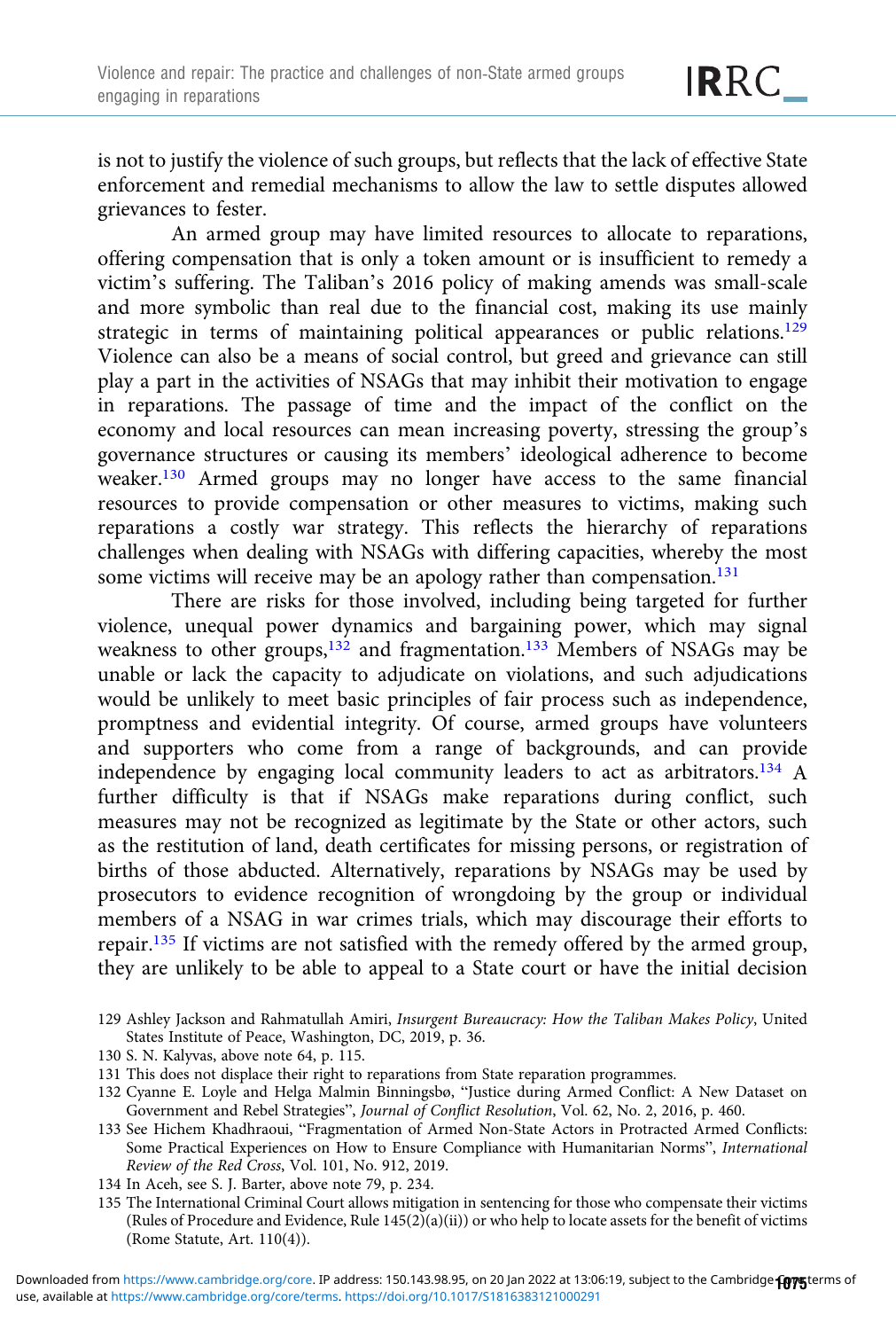recognized as legal. In post-conflict societies, reparation programmes may be better placed to accept evidence from victims or NSAG courts as supporting evidence for claims, provided they could be corroborated. At the same time, NSAGs actively mediating with civilian constituencies during conflict and providing reparations can contribute to a more peaceful future as they can be considered as more acceptable for social reintegration; an example of this is the greater willingness by the Peruvian MRTA to engage in auto-criticism to communities and before the Peruvian truth commission in comparison to the more violent and unrepentant Shining Path.136

## Post-conflict

Peace agreement negotiations or transitional justice processes may provide an opportunity for the violations of all sides to be remedied. NSAGs can play an important part in reparation processes, whether as victims, responsible actors, facilitators or advocates. For instance, the Ugandan Lord's Resistance Army wanted "compensation for losses" for itself as part of the Juba peace negotiations.<sup>137</sup> Armed groups can also advocate for more comprehensive reparations for victims, such as the Zapatistas demanding more than compensation for the damage caused to indigenous lands.138 In peace agreements, armed groups have committed to giving compensation to victims,<sup>139</sup> assisting in the recovery of disappeared persons, $140$  establishing trust funds for victims' rehabilitation,<sup>141</sup> restitution of land and property,<sup>142</sup> repatriation of displaced persons,<sup>143</sup> measures of satisfaction to publicly acknowledge harms caused, and guarantees of non-repetition of violations.144 Some groups take a comprehensive approach to reparations, such as the National Democratic Front

136 The Shining Path was a more secretive organization during the conflict, whereas the MRTA was more media-savvy in managing its image as a social justice armed group. See Rebekka Friedman, Competing Memories: Truth and Reconciliation in Sierra Leone and Peru, Cambridge University Press, Cambridge, 2017, p. 148; and Nelson Manrique, "The War for the Central Sierra", in Steve J. Stern (ed.), Shining and Other Paths: War and Society in Peru 1980–1995, Duke University Press, Durham, NC, 1998, p. 213, citing the example of the MRTA apologizing after killing an indigenous leader for collaborating with the State, resulting in the community rebelling against the group.

137 "Uganda Rebels Want Army Disbanded", BBC News, 18 July 2006.

138 "Joint Declaration that the Federal Government and the EZLN Shall Submit to National Debating and Decision-Making Bodies", 16 February 1996, p. 3, para. 3(2).

- 139 Townsville Peace Agreement, 2000, Part 3(1)(b); Memorandum of Understanding between the Government of the Republic of Indonesia and the Free Aceh Movement, 2005, Art. 3.2.5; Agreement on Accountability and Reconciliation Signed between the Government of the Republic of Uganda and the Lord's Resistance Army/Movement, 2007, Arts 6(4), 9(3); Agreement between the Government of Sudan and the Justice and Equality Movement – Sudan on the Basis of the Doha Document for Peace in Darfur, 2013, Article 17.
- 140 Townsville Peace Agreement, 2000, Part 3(1)(a).
- 141 Accord politique pour la paix et la réconciliation en république centrafricaine, February 2019, Art. 12.
- 142 In Nepal, the Seven Point Agreement, 1 November 2011, para. 6(a).
- 143 Bogotá Accord, 1984, Art. 3(6); Liberian Comprehensive Peace Agreement, 2003, Arts XIV(4), XXX.
- 144 Lome Peace Agreement, 1999, Art. XXV; Nationwide Ceasefire Agreement between the Government of the Republic of the Union of Myanmar and the Ethnic Armed Organizations, 2015, Art. 25.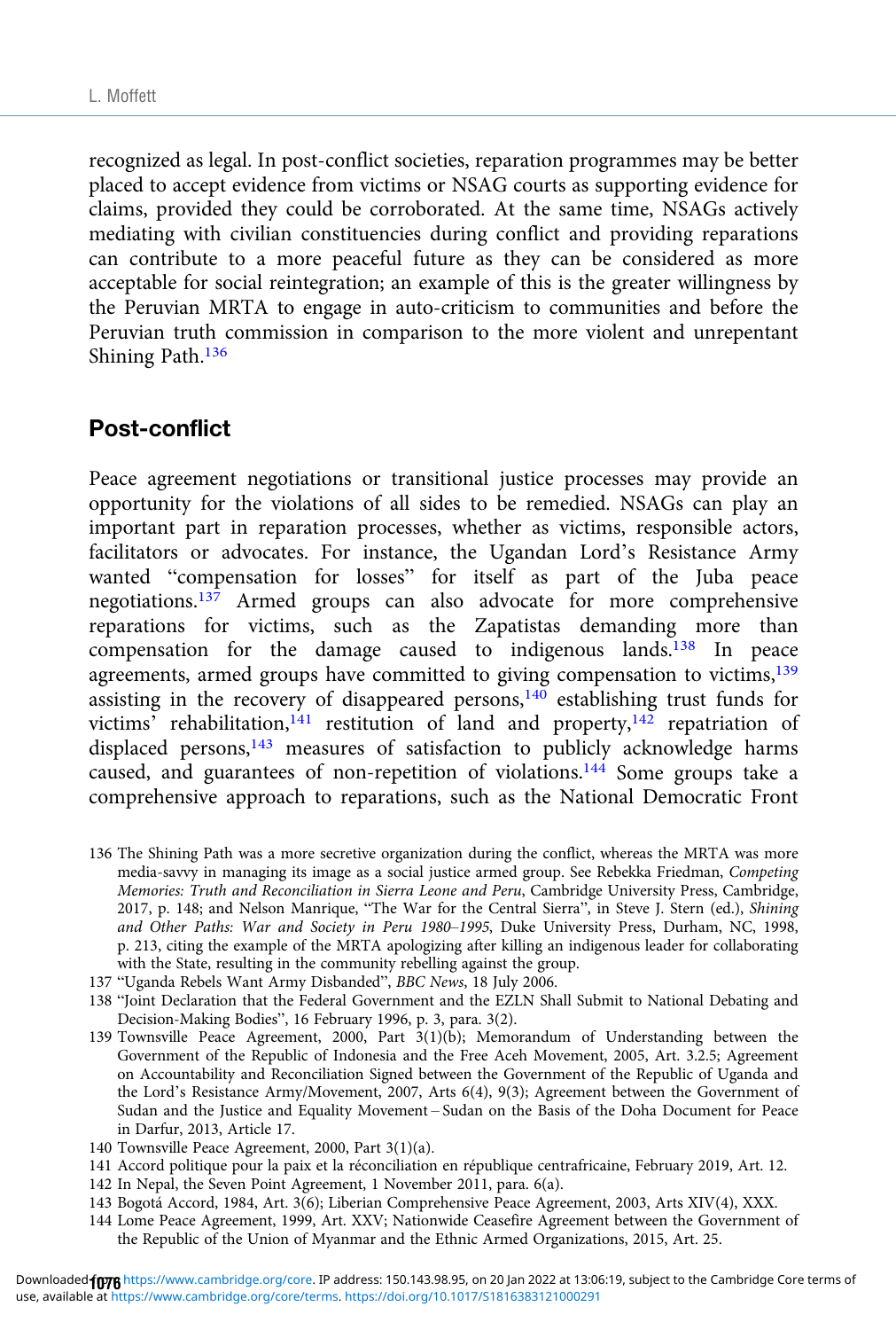of the Philippines, which committed to "adequate compensation or indemnification, restitution and rehabilitation, and effective sanctions and guarantees against repetition and impunity".<sup>145</sup> This seems to be a recent phenomenon, heightened by the FARC-EP peace agreement, as former fighters in Colombia that we spoke to, such as those of the M-19, and former non-State fighters in Guatemala, Nepal and Northern Ireland had no specific agenda for reparations. One former Guatemalan guerrilla commander spoke about his group's eagerness to engage in reparations, but the government was unwilling to give the group a "chance to participate". 146

There is also the challenge of transforming the financial structures of a group, which can be fixated on by some victims as a source of reparations.<sup>147</sup> The responsibility of armed groups to fund reparations has implications for the resources available and expectations of the NSAG's wealth, and can have an effect on trust when such sources do not appear. This is apparent in Colombia, where despite research suggesting that the FARC-EP was making over \$1 billion annually, the group had only turned over \$12.9 million of nearly \$300 million promised for reparations by the end of 2020.148 NSAGs' financial contributions to reparation programmes that could benefit their own victimized members need to have robust financial regulation and auditing to avoid them being a vehicle for money laundering. At the same time, there need to be means to secure such resources for reparations, otherwise they can result in lengthy and complex legal proceedings. For instance, in Northern Ireland, litigation by some victims of the 1998 Omagh bombing that killed twenty-nine civilians against members of the Real IRA was successful in holding the latter liable for £1.6 million. While the victims have never received any money, their objective was to hold those responsible to account.149

This practice can reflect the dual dimensions of reparation as justice and delivering political goals of reconciliation and trust. The experience in many transitional societies shows that coercive policies to seek reparations from NSAGs have proved fruitless; however, there are some encouraging praxes where members and former armed groups are incentivized to engage on reparations. In Northern Ireland, for instance, loyalist and republican armed groups have carried out informal truth recovery for victims along with apologies and acknowledgments of responsibility.150 Yet such informal processes are at risk of abuse and of material being used in criminal proceedings, such as when Gerry Adams, leader of Sinn Fein, was arrested for information that was provided by former IRA members to an oral

<sup>145</sup> Comprehensive Agreement on Respect for Human Rights and International Humanitarian Law between the Government of the Republic of the Philippines and the NDFP, 16 March 1998, Art. 2(3).

<sup>146</sup> Interview with former guerrilla commander, Guatemala City, May 2018.

<sup>147</sup> A. Wennmann, above note 86, p. 350.

<sup>148</sup> Nelson Bocanegra, Colombia's FARC Delivers a Fraction of Pledged Peace Deal Assets by Deadline, Reuters, 31 December 2020.

<sup>149</sup> See L. Moffett, above note 27.

<sup>150</sup> Interview with former UVF member, Belfast, 6 April 2018.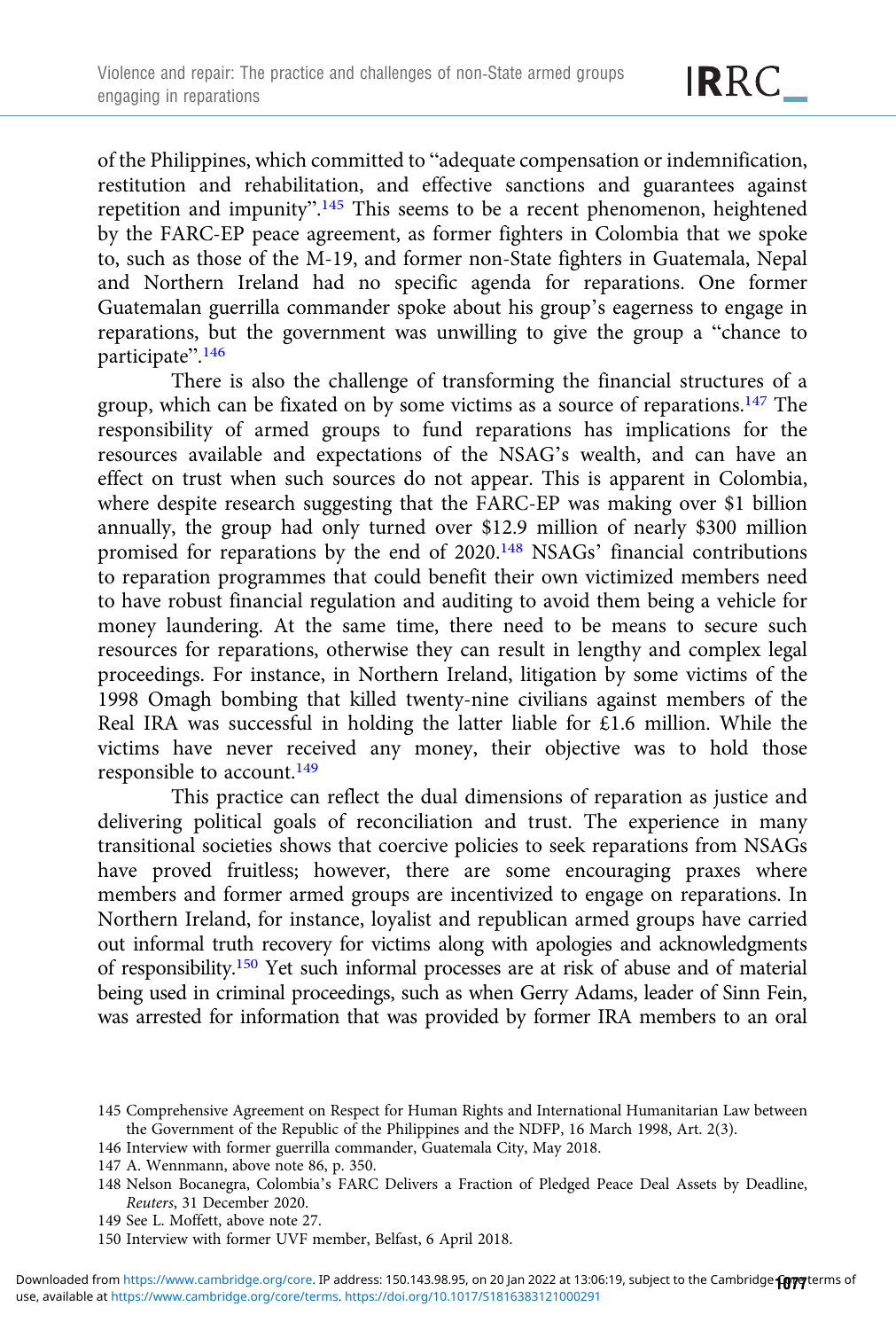history archive.<sup>151</sup> Such experiences have left little trust or political willingness on the part of such groups to engage with victims or redress the past.

There are legal, political and social dynamics for NSAGs moving from war to peace. At the end of hostilities, the organized military structure of the armed group is dissolved through demobilization and so it can be difficult to speak about the collective responsibility of a group that the State and the group's own (former) members agree no longer exists.152 Nonetheless, the political wing of the former armed group may remain the representative voice and organizer for such engagement on reparations, in particular symbolic measures such as apologies and acknowledgments of responsibility.<sup>153</sup> For such measures to be effective, the person providing the apology must have the necessary position, authority and legitimacy within the group to be able to speak for it.154 Here there may be tension between political leaders speaking for actions carried out by military commanders, and this tension may fracture the coherence of the group as a political community. Victims may want the direct perpetrator or a military leader to apologize rather than a spokesperson or political representative, as the latter may make the apology seem more like a political statement rather than a remedial effort by those responsible to account for and repair the harm they have caused.155

For armed groups to lay down their arms, it requires them to some extent to no longer recognize the continuation or justification of the armed struggle (or at least to recognize that the conditions or their grievances have been alleviated) and to accept the authority and legitimacy of the State.156 However, this can often be strained by bad faith on the part of the government; internal dissidence within the group or ex-fighters turning to crime, leading to continued low-level violence;157 or even the group's own mythologized, self-justified political narrative of the past.158 In Northern Ireland, Colombia, South Sudan, Nepal and Uganda, former fighters all expressed a concern that the political and legal context faced changing priorities from the respective peace agreements due to a lack of a comprehensive approach for dealing with the past and a lack of good

- 151 See Anna Bryson, "Victims, Violence, and Voice: Transitional Justice, Oral History, and Dealing with the Past", Hastings International and Comparative Law Review, Vol. 39, No. 2, 2016.
- 152 This may only be partial or may involve integration with State forces such as in the Democratic Republic of the Congo. Joanna Spear, "Disarmament and Demobilisation", in Stephen John Stedman, Donald Rothchild and Elizabeth M. Cousens (eds), Ending Civil Wars: The Implementation of Peace Agreements, Lynne Rienner, Boulder, CO, 2002.
- 153 For instance, see the FARC political party's recommitment to the peace agreement and engagement on victims of kidnapping. Juanita Vélez, "Cuando Uribe quiere tumbar la JEP, la Farc redobla compromisos con el Acuerdo", La Silla Vacia, 13 March 2020, available at: [https://lasillavacia.com/](https://lasillavacia.com/cuando-uribe-quiere-tumbar-jep-farc-redobla-compromisos-acuerdo-75815) [cuando-uribe-quiere-tumbar-jep-farc-redobla-compromisos-acuerdo-75815](https://lasillavacia.com/cuando-uribe-quiere-tumbar-jep-farc-redobla-compromisos-acuerdo-75815).
- 154 See UN General Assembly, Report of the Special Rapporteur on the Promotion of Truth, Justice, Reparation and Guarantees of Non-Recurrence, UN Doc. A/74/147, 12 July 2019, para. 32.
- 155 See Kieran McEvoy, Anna Bryson and Kevin Hearty, "Apologies, Armed Groups and Symbolic Redress", Journal of Human Rights Practice, 2021 (forthcoming).
- 156 Peter Taylor, Provos: The IRA and Sinn Fein, Bloomsbury, London, 1997, p. 66.
- 157 See Sarah Zukerman Daly, Laura Paler and Cyrus Samii, "Wartime Ties and the Social Logic of Crime", Journal of Peace Research, Vol. 57, No. 4, 2020.
- 158 Such as with ETA's apology to "those citizens without responsibility": L. Í. Álvarez, above note 12, p. 188.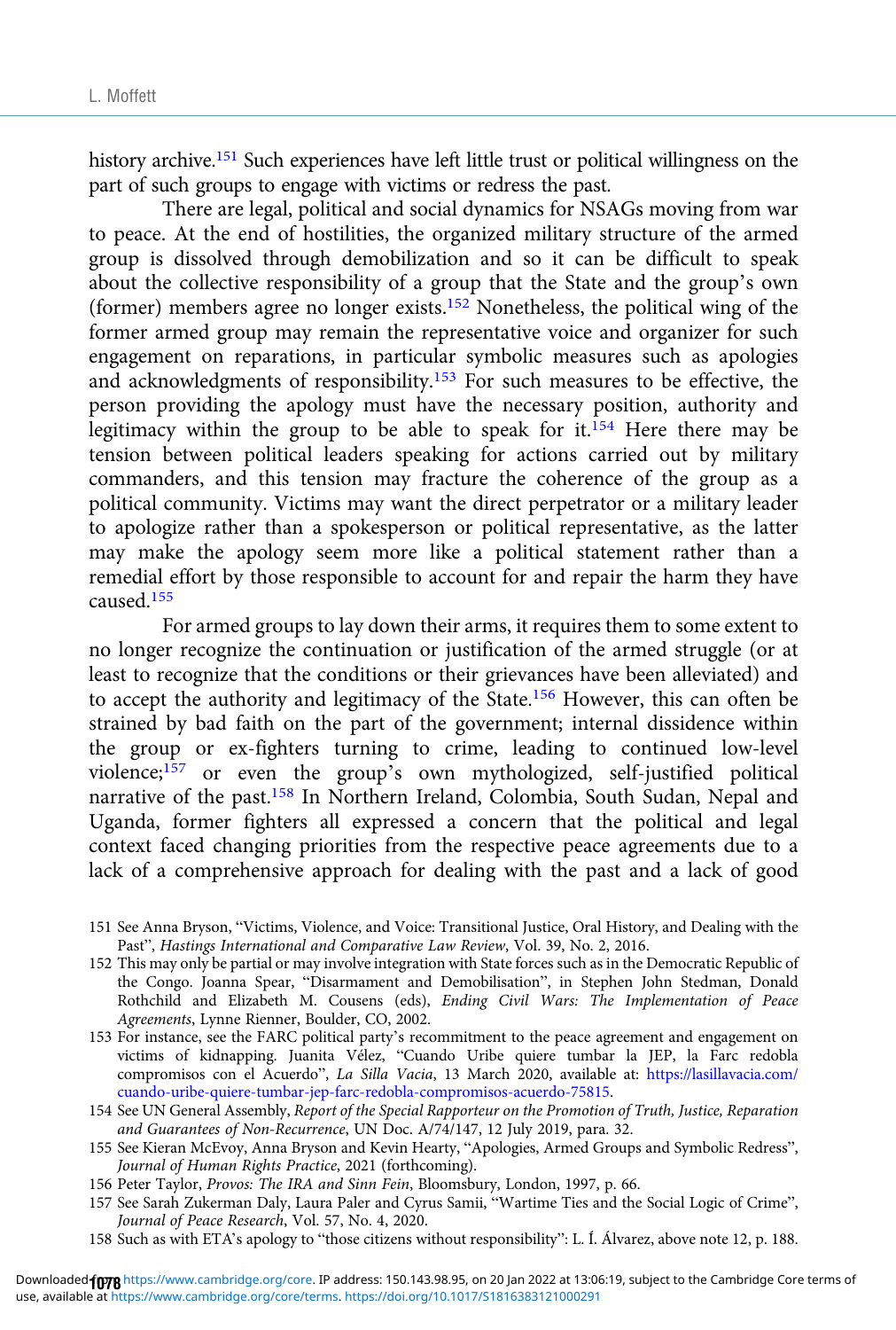faith on the part of the new government. This can also have mental health implications for former fighters, which are often not addressed in the long term. These issues may impact upon former fighters contributing to reparations. Engagement in transitional justice mechanisms such as truth recovery or reparations that can individually identify and implicate them in past violations can only heighten the visibility of former fighters who want to start a new life. The reintegration of ex-fighters into civilian life can bring social challenges, as they can be rejected by their families or communities, or suffer discrimination or stigma.159 That said, there can be benefits and related costs to engaging in reparations that may nuance some of these issues, and engaging in reparations at least shows good faith of former members of armed groups to make amends for their past violations.

## Benefits and costs of non-State armed groups' engagement in reparations

In the transition from war to peace, NSAGs, whether as political bodies or as associations of ex-fighters, may benefit from engaging in reparations and other transitional justice processes. Reparations by former fighters and the political wings of armed groups can be a means for them to recast their image and facilitate their social reintegration. This may be something that occurs not from external pressure but from within the membership of the group, and that does not necessarily have to be "reciprocated" by other responsible actors.160

Reparation can be a way to continue the social transformation that some groups hoped to obtain through arms; as one FARC-EP commander stated, it is another "tool to continue the struggle".<sup>161</sup> This "ideological sense of self" can provide an important buy-in for fighters to see their own contribution as being a social good or part of their ongoing contribution to improve conditions in their country.162 One former loyalist in Belfast argued for "community reparation" to repair the "residual effects", such as poverty, for those most affected by violence, as otherwise "identity becomes a lot more important to people or foremost in their mind when they don't have anything else … but [when] you start to chip at their identity ... it becomes a point of conflict".<sup>163</sup> Reparations can also be a means for NSAGs to maintain their role as political and moral actors and to be socially active on their, and others', grievances, as the "fundamental point of reparation is to heal the causes that generated the conflict".<sup>164</sup> This view was shared by a female Guatemalan ex-fighter who said: "We used to be guerrillas; now we are helping victims with the consequences of the war. … We are still

- 160 Interview with former UVF member, above note 150.
- 161 Interview with female FARC-EP commander, above note 36.
- 162 See K. McEvoy, A. Bryson and K. Hearty, above note 156.
- 163 Interview with former loyalist group member, Belfast, April 2018.
- 164 Interview with female FARC-EP commander, above note 36.

<sup>159</sup> See Grace Akello, "Reintegration of Amnestied LRA Ex-fighters and Survivors' Resistance Acts in Acholiland, Northern Uganda", International Journal of Transitional Justice, Vol. 13, No. 2, 2019.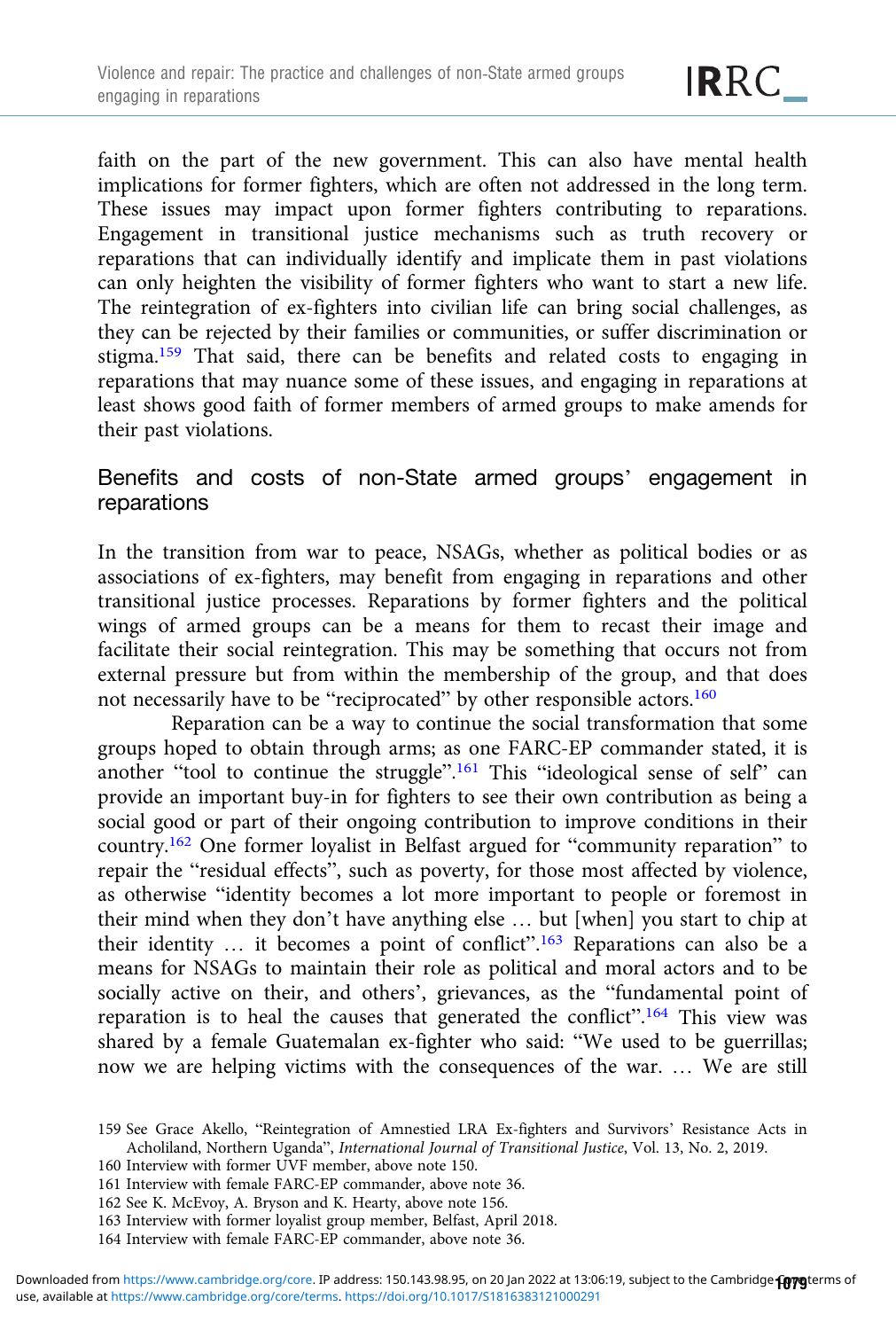fighting and struggling here."<sup>165</sup> Armed groups can legitimize their struggle as positive social transformation, but this may overlook transformations that were already under way before the conflict started and were disrupted by the violence, such as in Mozambique and Peru.<sup>166</sup>

In Nepal, some Maoist cadres and supporters saw the loss of comrades and disappearance of family members as part of the cost of and continued efforts for social transformation.<sup>167</sup> This "war by other means" by ex-fighters may be onesided. While initially the Maoists in Nepal pushed for the payment of compensation for those killed and disappeared as martyrs of State violence, they at times tried to buy off those they had victimized from pursing accountability for atrocities. For instance, the 2005 Madi bus bombing by the Maoists killed thirty-eight civilians and injured seventy-two others; after the war one of the Maoist leaders made a deal with the victims to provide them with health care, employment and an allowance to forgo truth and justice for the incident.<sup>168</sup> A discourse also crept in between civilian martyrs and "real martyrs" in Nepal,<sup>169</sup> in terms of who should be prioritized, and Maoist local leaders redirected funds to ex-fighters who were disqualified from the relief scheme.170 Victims resisted this by creating a memorial, giving evidence to the truth commission, and pursuing accountability.<sup>171</sup> In response, the Maoists threatened to kill the survivors if their demands were unreasonable.<sup>172</sup> This reflects the continuing contest over the past and the political statements and patronage by former armed groups, which may amount more to rhetoric aimed at instrumentalizing victims in the run-up to elections than advocacy for justice for those they victimized.173

Similar narratives and advocacy by former ex-fighters and armed groups' political wings may not be so generous to civilian victims. For instance, in South Africa some former fighters argued that as they had struggled against apartheid, they should be recognized as more deserving of support than civilian victims, who they saw as using the struggle for freedom for their own financial reward.<sup>174</sup> While reparations programmes should be done concurrently with reintegration programmes, so that the different needs of civilians and ex-fighters are met, civilians are often neglected. This can mean that more money can be poured into

- 167 Kristine Eck, "Recruiting Rebels: Indoctrination and Political Education in Nepal", in M. Lawoti and A. Kumar Pahari (eds), above note 60, p. 40.
- 168 "TRC Takes Exception to Dahal's Deal with Madi Blast Victims", Kathmandu Post, 6 December 2017.
- 169 Yvette Selim, "Examining Victims and Perpetrators in Post-Conflict Nepal", International Review of Victimology, Vol. 23, No. 3, 2017, p. 284.
- 170 Yvette Selim, "Contestation and Resistance: The Politics of and around Transitional Justice in Nepal", Conflict, Security & Development, Vol. 18, No. 1, 2018, p. 50.
- 171 Lucas Font and Julia Fernández Cadenas, "Nepal's Civil War: 'We Are Tired of Promises, We Need Justice'", Lacuna, 13 November 2018.
- 172 "Madi Prachanda's Waterloo", Newsfront, 25 June–1 July 2007, p. 2.
- 173 One Maoist leader acknowledged that the bombing was a grave mistake, but did not apologize. "Guilty of Madi Bus Ambush Should Face Legal Action: Dahal", Kathmandu Post, 5 November 2017.
- 174 Brandon Hamber, "The Dilemmas of Reparations: In Search of a Process-Driven Approach", in Koen De Feyter, Stephan Parmentier, Marc Bossuyt and Paul Lemmens (eds), Out of the Ashes: Reparation for Victims of Gross and Systematic Human Rights Violations, Intersentia, Cambridge, 2009, p. 144.

<sup>165</sup> Interview with female former Guatemalan National Revolutionary Unity fighter, Guatemala, May 2018. 166 J. M. Weinstein, above note 59, p. 3.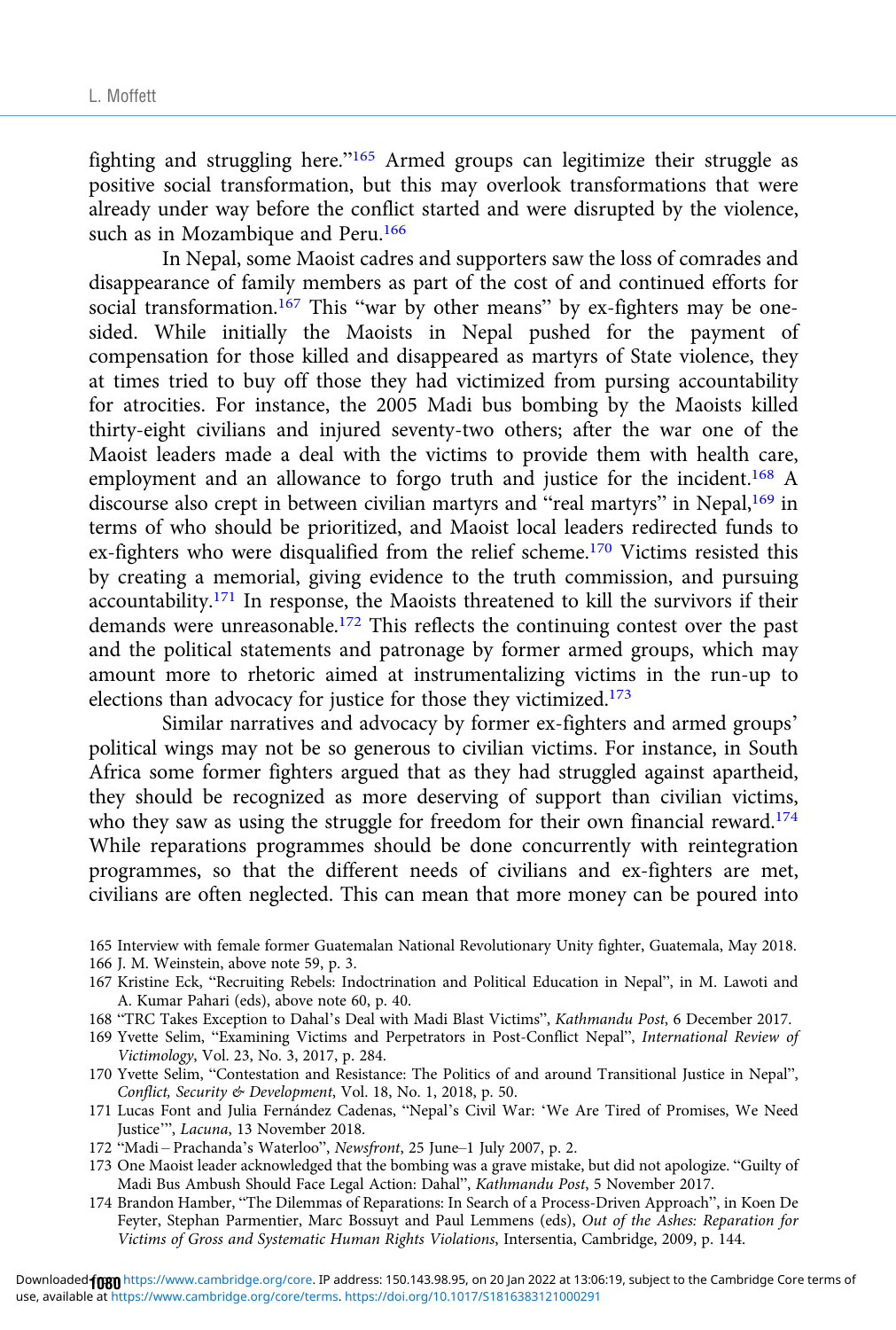former fighters' reintegration at an earlier stage, to prevent them from taking up arms, or they may have better access to services than civilians. Alternatively, if ex-fighters' needs are not being met they may "re-badge" themselves as victims and seek support through this pathway, which is permitted in Northern Ireland.175

Reparations claimed by victims may be counter to the armed group or its political wing's narrative of the conflict. For instance, the mobilization of families of those disappeared by republicans in Northern Ireland in the 1990s placed a very public pressure on Sinn Fein, which was trying to transition to peace, to provide information on the recovery of their remains.176 Memorialization and commemoration of those who were killed during the conflict also poses a serious source of contention where "dead body politics" is played out to contest and reinforce selective interpretations of the past.<sup>177</sup> Such contestation and confrontation over the past may have a negative effect on a group in delegitimizing its violence or may cement its position as drawing a line under the past of the armed struggle and present its leaders distancing themselves from past violence as now being politically generous. Such shifts are dependent not only on former fighters but also on the State and civil society in allowing divergent narratives of the past and power structures to be legitimized in the aftermath of conflict. Yet this often sees a lack of good faith by former belligerents over time, wherein the violence of the past becomes a new source of meta-conflict to be politically contested in order to tarnish the other side and diminish common values.178 It also keeps alive notions of collective victimhood and unaddressed grievances, which may be used by subsequent generations to justify further violence.179

There can also be a capacity challenge for NSAGs and ex-fighters in how to handle and disclose information, engage with victims, and provide symbolic or material reparations. As one ex-fighter who engages with victims said, "we know how to destroy this building, it's very easy for us, but to build a small house was so hard".<sup>180</sup> There are limits to engagement. In Ireland, while the republicans and their organizations took efforts to locate those who had disappeared, they did not identify those responsible for prosecution and not all those involved participated.<sup>181</sup> Thus it is important to appreciate the diversity of groups, but also to provide space and capacity-building to be able to contribute to such processes. This may require a legal framework where ex-fighters can come forward to

- 175 Cheryl Lawther, "The Construction and Politicisation of Victimhood", in Orla Lynch and Javier Argomaniz (eds), Victims of Terrorism: A Comparative and Interdisciplinary Study, Routledge, London, 2014.
- 176 Sandra Peake and Orla Lynch, "Victims of Irish Republican Paramilitary Violence: The Case of 'The Disappeared'", Terrorism and Political Violence, Vol. 28, No. 3, 2016, p. 469.
- 177 See Kevin Hearty, "Problematising Symbolic Reparation: 'Complex Political Victims', 'Dead Body Politics' and the Right to Remember", Social and Legal Studies, Vol. 29, No. 3, 2020.
- 178 See Cheryl Lawther, ""Let Me Tell You': Transitional Justice, Victimhood and Dealing with a Contested Past", Social and Legal Studies, 2020.
- 179 D. Bar-Tal et al., above note 126.
- 180 Interview with former Lebanese rebel commander, April 2018.
- 181 R. Dudai, above note 7, p. 801.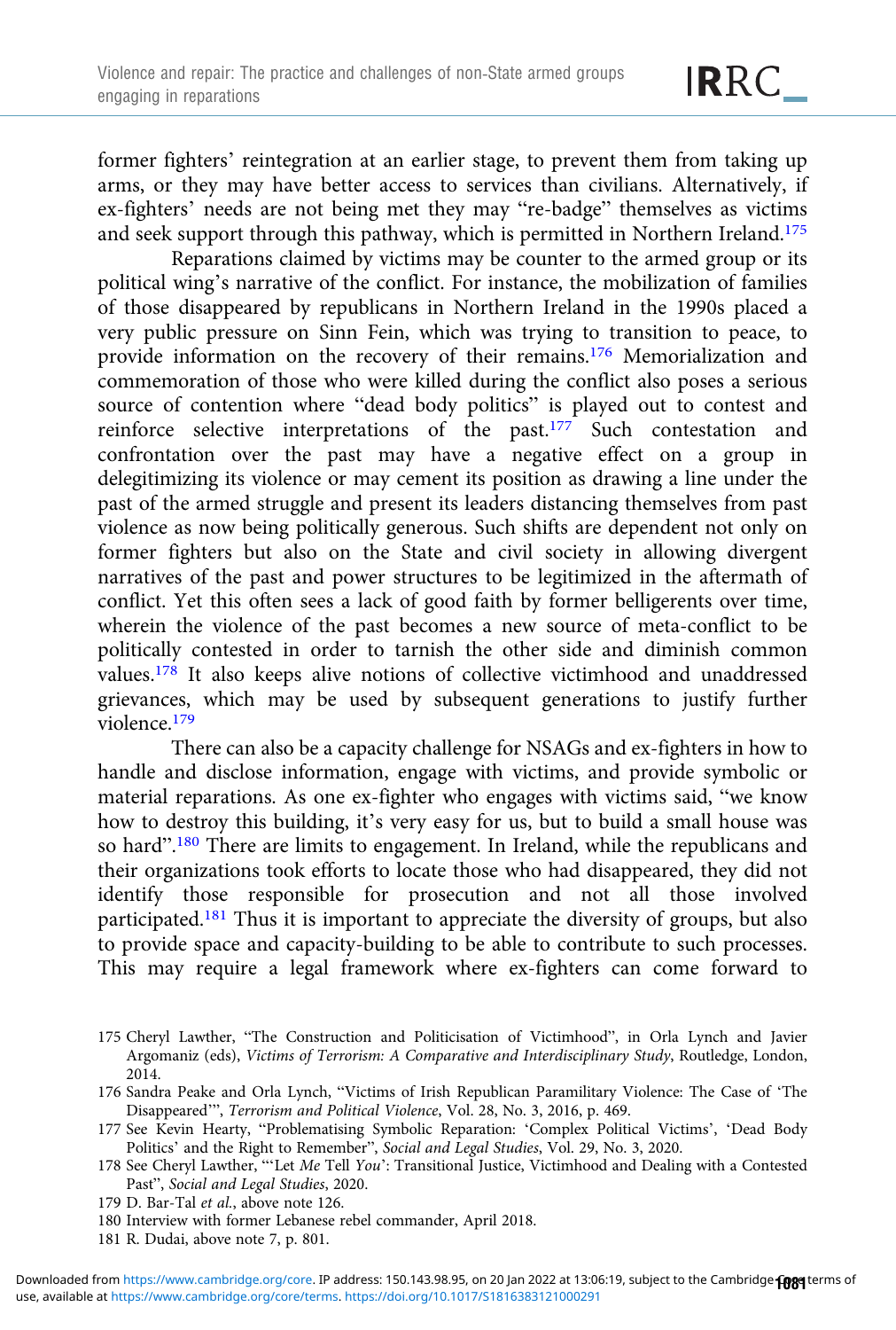acknowledge their responsibility and make amends with mitigated legal repercussions. The Colombian Special Jurisdiction for Peace (Jurisdicción Especial para la Paz, JEP) to some extent provides this framework, where members of the FARC-EP and the Colombian armed forces have made acknowledgements of responsibility as well as having to collectively contribute to reparations in exchange for reduced sentences. Of course, the JEP concentrates more on collective responsibility of the group and is complemented by a truth commission and reparations programme, which may not exist in other contexts. A bespoke approach should allow ex-fighters, victims and affected communities to find their own balance in exchanging full punishment for redress, rather than copying what operates in one context and applying it to another. Such a framework would need to nuance those most responsible for international crimes, to manage those who refuse to engage, and to have conditional elements for those who are incentivized to come forward, such as facing imposition of their sentence if they support or engage in further violence. There is a risk that without some conditionality around reparations made by NSAGs, reparations may be seen as a means to "buy off" or silence victims.182

For NSAGs, reparations may be a "dirty word", may be unfamiliar or may reflect the language of the State or colonizer. For some armed groups we engaged with, reparations were at times seen as "retributive", especially for one Irish republican group that had been in contact with members of Basque Fatherland and Liberty (Euskadi Ta Askatasuna, ETA), which had its assets seized for reparations.<sup>183</sup> This is also clearly seen in the Somali region of Ethiopia, where the Ethiopian government introduced a law for families and clans of ONLF members to pay compensation to individuals who had been killed by the ONLF.184 This framing of reparations by States, where they have been used in bad faith to impose collective punishment rather than to ensure a remedy for victims, may have implications for NSAGs' future engagement with the concept.

Retributive discourses around the past can be a means to use reparations to impose a secondary punishment on members of NSAGs. For instance, one former commander of the MRTA had a \$15,000 reparation award imposed at the same time as his sentencing twenty-five years ago. During prison and since his release two years ago he has been paying it off in \$30 monthly instalments, but now with interest the amount is \$300,000, an impossible sum for him to pay off. His family has also had property seized, and anything he earns is subject to a judicial order of confiscation. This money does not go to the victims of his group, but to the State, which has already indemnified the victims under the national reparation

183 Interview with former republican group member, Belfast, June 2018.

184 Office of the Parliament, Somali Regional State, decisions passed in the 5th Session of the 3rd House of Parliament held from 22 to 24 December 1998, cited in Human Rights Watch, Collective Punishment: War Crimes and Crimes against Humanity in the Ogaden Area of Ethiopia's Somali Regional State, 2007, p. 96.

<sup>182</sup> Roger Petersen and Sarah Zukerman Daly, "Revenge or Reconciliation: Theory and Method of Emotions in the Context of Colombia's Peace Process", in Morten Bergsmo and Pablo Kalmanovitz (eds), Law in Peace Negotiations, Tokrel Opsahl, 2010, p. 272.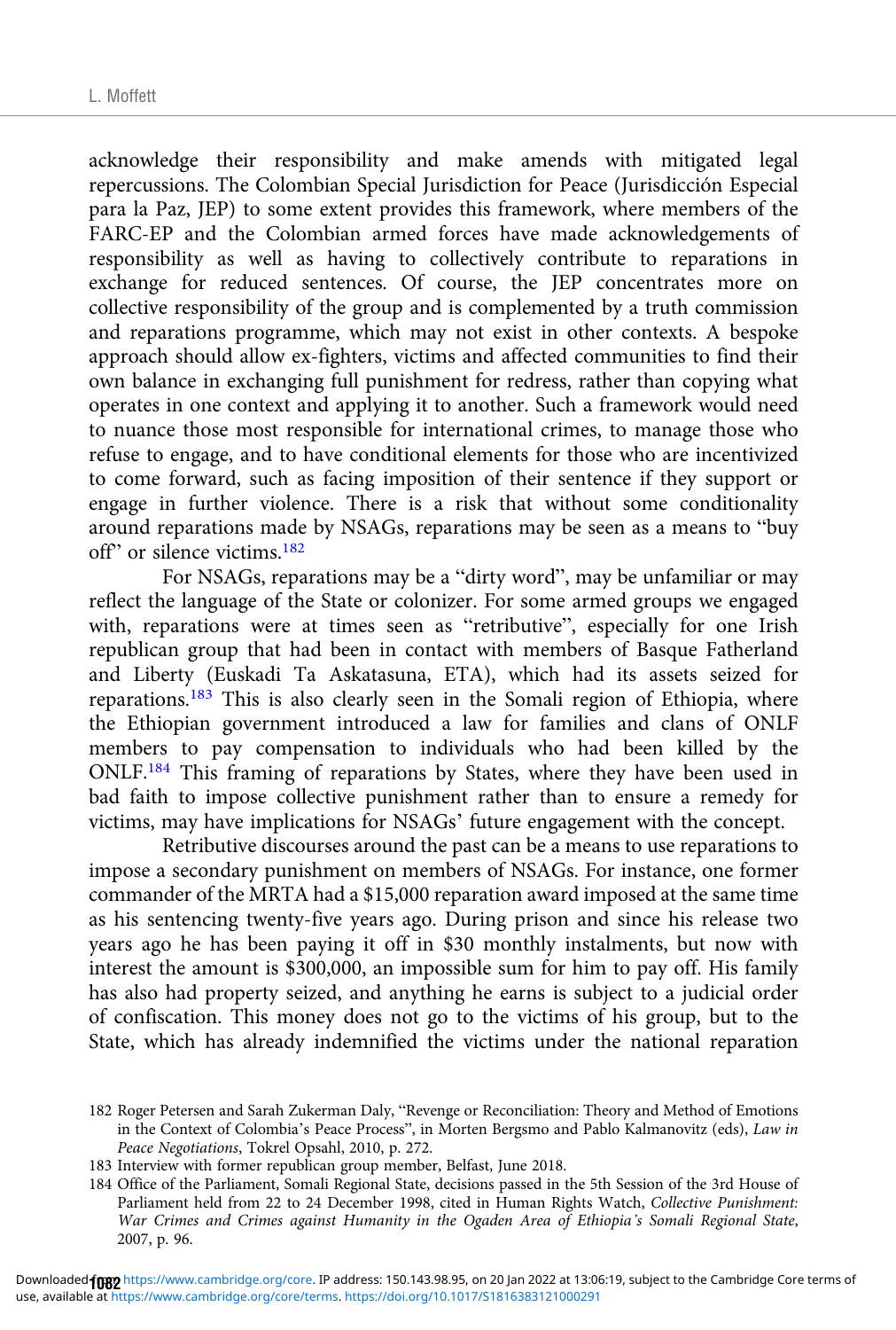programme. Such an approach morally flattens the multifaceted identities in conflict between bad perpetrators and innocent victims, reinforcing exclusion and further victimization of complex victims – i.e., victimized perpetrators.<sup>185</sup> Importantly, this misses the purpose of reparations as not being punitive but as finding a balance in interests to make amends for the past within a framework of common values that can help to prevent future repetitions of violence. Such practices may militate against engagement by former fighters taking ownership of their past wrongdoings.

## The role of ex-fighters and the organization of armed groups in reparations

Former commanders of armed groups can provide continuity and political leadership around difficult issues relating to the past. Leaders of NSAGs can have a significant moral and political authority to speak "on behalf of" their communities, given their role in fighting for them, and can be well placed to advocate for peace and transitional justice issues.186 However, they should not be the only voices from their communities. The role of such commanders in providing apologies, acknowledgement of responsibility and engagement in truth recovery can give weight and value to the seriousness of the process and outcome. Such leadership may not be possible, however, as the armed group may cease to exist or such commanders may die or defect, causing some of the momentum and engagement on transitional justice to be lost.<sup>187</sup> The group may be fragmented or face threats from dissidents for engaging in reparations. One commander of the Shining Path spoke about those former members who are paying reparations on a monthly basis as "traitors to the cause",<sup>188</sup> reflecting that not all members of armed groups are willing to support the transition or accept the peace.

Reintegration can play an important part in socially relocating ex-fighters back into civilian life, and reparations can contribute to mitigating some of the social distrust and resentment against them. Ex-fighters can play an important part in community political mobilization and rebuilding local social capacity in the aftermath of conflict, and this highlights the importance of their social reintegration.189 Disarmament, demobilization and reintegration (DDR) processes have been criticized for often providing pay-outs or economic opportunities for ex-fighters, but with little long-term or sustainable attention to their social reintegration.190 Moreover, the use of "reintegration" of ex-fighters can stand in stark contrast to how they see themselves as politically motivated actors fighting

189 B. Rolston, above note 117, p. 266.

<sup>185</sup> See L. Moffett, above note 58.

<sup>186</sup> Kieran McEvoy and Peter Shirlow, "Re-imagining DDR: Ex-combatants, Leadership and Moral Agency in Conflict Transformation", Theoretical Criminology, Vol. 13, No. 1, 2009, p. 48.

<sup>187</sup> R. Dudai, above note 7, p. 786 ; interview with former republican group member, above note 183.

<sup>188</sup> Interview with Shining Path commander, Lima, May 2019.

<sup>190</sup> Ibid., pp. 263–265.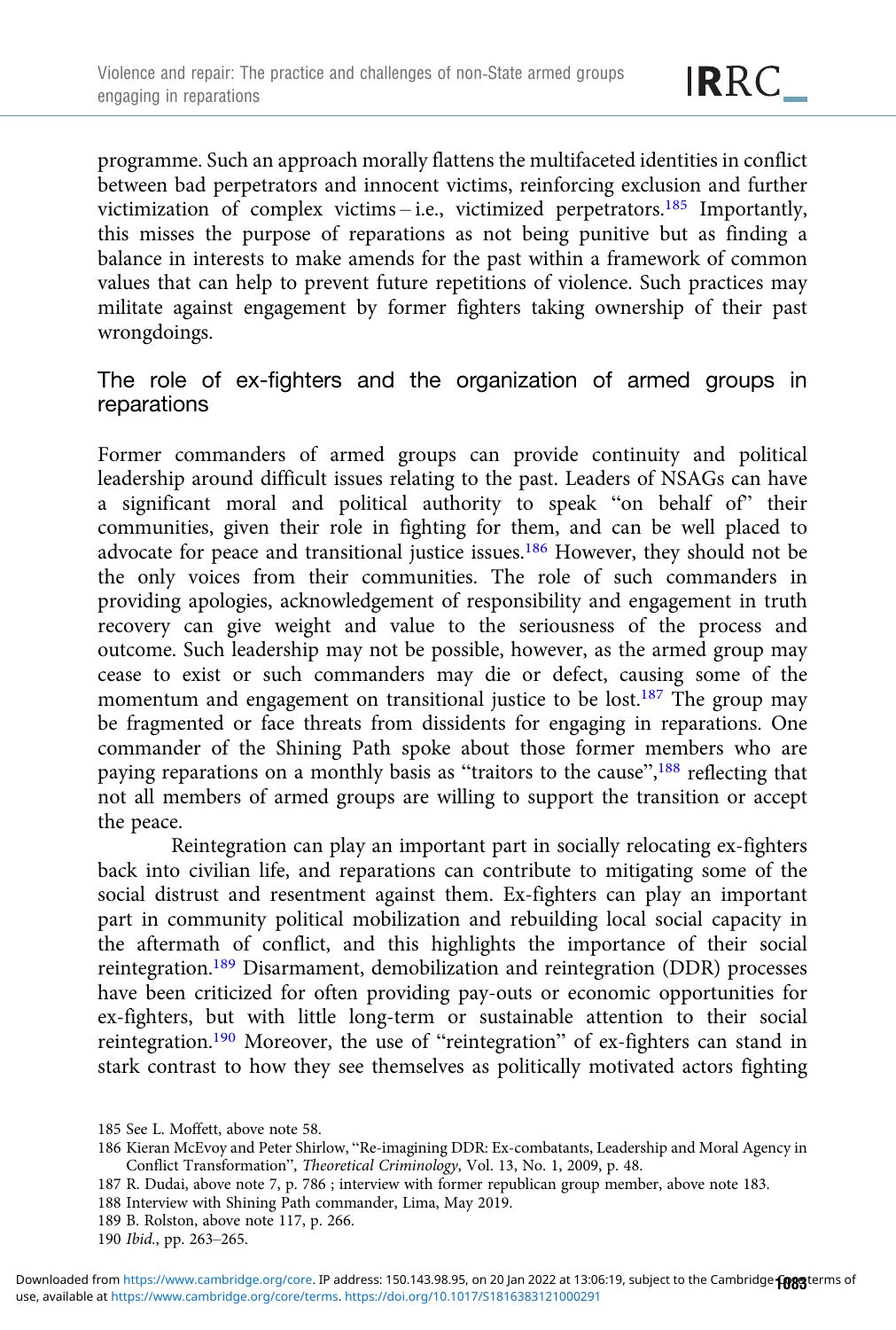for social transformation, particularly in relation to past victimization and marginalization, as well as their position as people who speak for a community and convey its values.<sup>191</sup> Seeing ex-fighters as political and community actors can also help to engender their ownership on redress for violations by resonating with the NSAG's values and broader norms. Yet the issue of reciprocity may arise, in that members of an NSAG cannot engage in reparations without serious engagement by the State and other actors, such as with the issue of land reform advocated by the FARC-EP.

The experience of social reintegration of Colombian ex-fighters can also impact on their support of transitional justice.<sup>192</sup> Where ex-fighters were recognized and accepted by their community they were more willing to engage in such mechanisms, but if they were relocated far from the areas of combat and remained anonymous, they were less likely to support transitional justice processes.<sup>193</sup> Combat exposure can have a negative and enduring effect on exfighters' perceptions of and engagement in conflict resolution.194 Moreover, DDR processes do little to socialize ex-fighters into norms of civilian justice.<sup>195</sup> Encouraging the collective organization of an armed group to make reparations may be more productive than making it the responsibility of individual convicted members. Using the social connections and human capacity of an NSAG can mobilize more resources for reparation engagement. In times of conflict when the armed group still militarily exists, it makes sense to speak of legal obligations as a collective, but at the end of hostilities it may make more sense to use less obligatory terms, or to incentivize former members of NSAGs to contribute in some way in exchange for reduced sentences or immunity, such as was used to encourage the disclosure of information from republican NSAGs regarding the recovery of the disappeared in Ireland.<sup>196</sup> This reflects the hierarchy of reparation obligations when it comes to armed groups, and the complementary role of State reparation programmes.

## **Conclusion**

Reparations are a process that aims to help victims and responsible actors to find a balance of competing interests in order to remedy the harm caused. Human rights law suggests that this should be "full reparation" as a maximal account. However, most reparation mechanisms try to find a more feasible point that not only

- 191 K. McEvoy and P. Shirlow, above note 186, p. 33.
- 192 Sarah Zukerman Daly, "Determinants of Ex-Combatants' Attitudes toward Transitional Justice in Colombia", Conflict Management and Peace Science, Vol. 35, No. 6, 2018, p. 669.

- 194 Guy Grossman, Devorah Manekin and Dan Miodownik, "The Political Legacies of Combat: Attitudes toward War and Peace Among Israeli Ex-Combatants", International Organization, Vol. 69, No. 4, 2015, p. 1003.
- 195 S. Zukerman Daly, above note 192, p. 670.
- 196 See Kieran McEvoy and Heather Conway, "The Dead, the Law, and the Politics of the Past", Journal of Law and Society, Vol. 31, No. 4, 2004.

<sup>193</sup> Ibid., pp. 669–670.